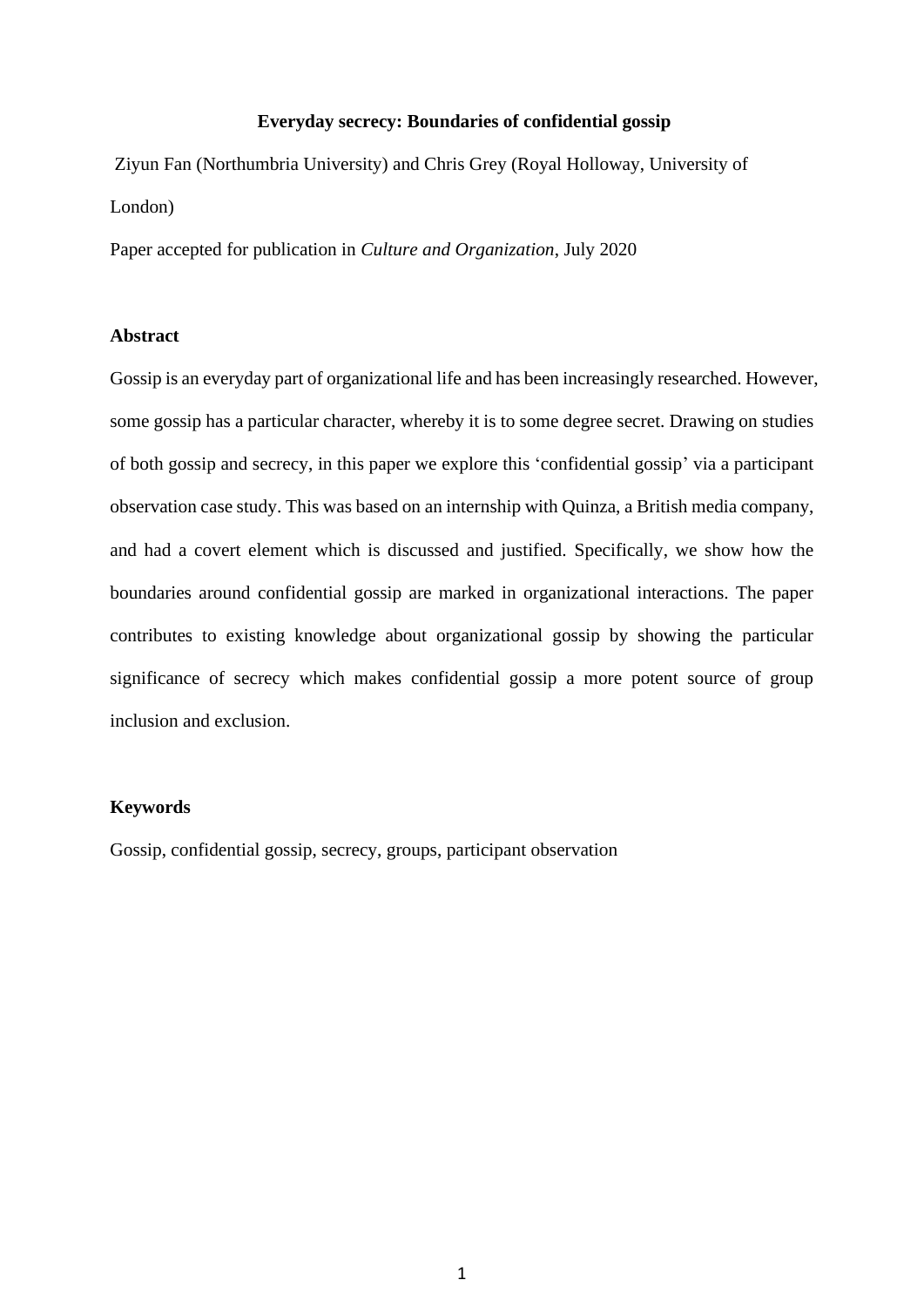#### **Introduction**

It is likely that anyone with experience of organizational life has had a corridor or 'water cooler' conversation which starts with words to the effect of 'keep this between us, but…' followed by the sharing of some piece of information about a colleague or workplace event. Such experiences are common enough to suggest that they are of interest to organizational analysis as one of the "nontrivial trivial[s]" (van Iterson et al. 2011, 382) which make up the daily fabric of organizations. They are an example of the many informal interactions at work (Fayard and Weeks, 2007) but they are of a particular sort, namely those flagged as confidential or for restricted repetition. We call these interactions 'confidential gossip' and the overarching aim of this paper is to explore the ways that the boundary between confidential gossip and other interactions is marked. In this way, we can also make visible the practice of confidential gossip and some of its effects.

The dynamics implicit within the phrase 'keep this between us, but …' point to the complexities of social interaction at work as being embedded in the differentiations and entanglements between knowing and not knowing, between being and not being known, and between knowing and being known. As "many crucial facts lie beyond the time and place of interaction or lie concealed within it" (Goffman 1959, 13), our social relations might inevitably be shaped by degrees of conscious concealment. In this sense, secrecy, as intentionally keeping secrets from someone, is both a social process and a part of who we are (Simmel 1906/1950).

Recent scholarship in organization studies has identified secrecy as an important aspect of organizational life (Curtis and Weir 2016; Parker 2016; Scott 2013, 2015; Stohl and Stohl 2011). Within this, Costas and Grey's (2014, 2016) work is of particular relevance as they identify informal secrecy as one general form of secrecy, meaning secrecy which is regulated by trust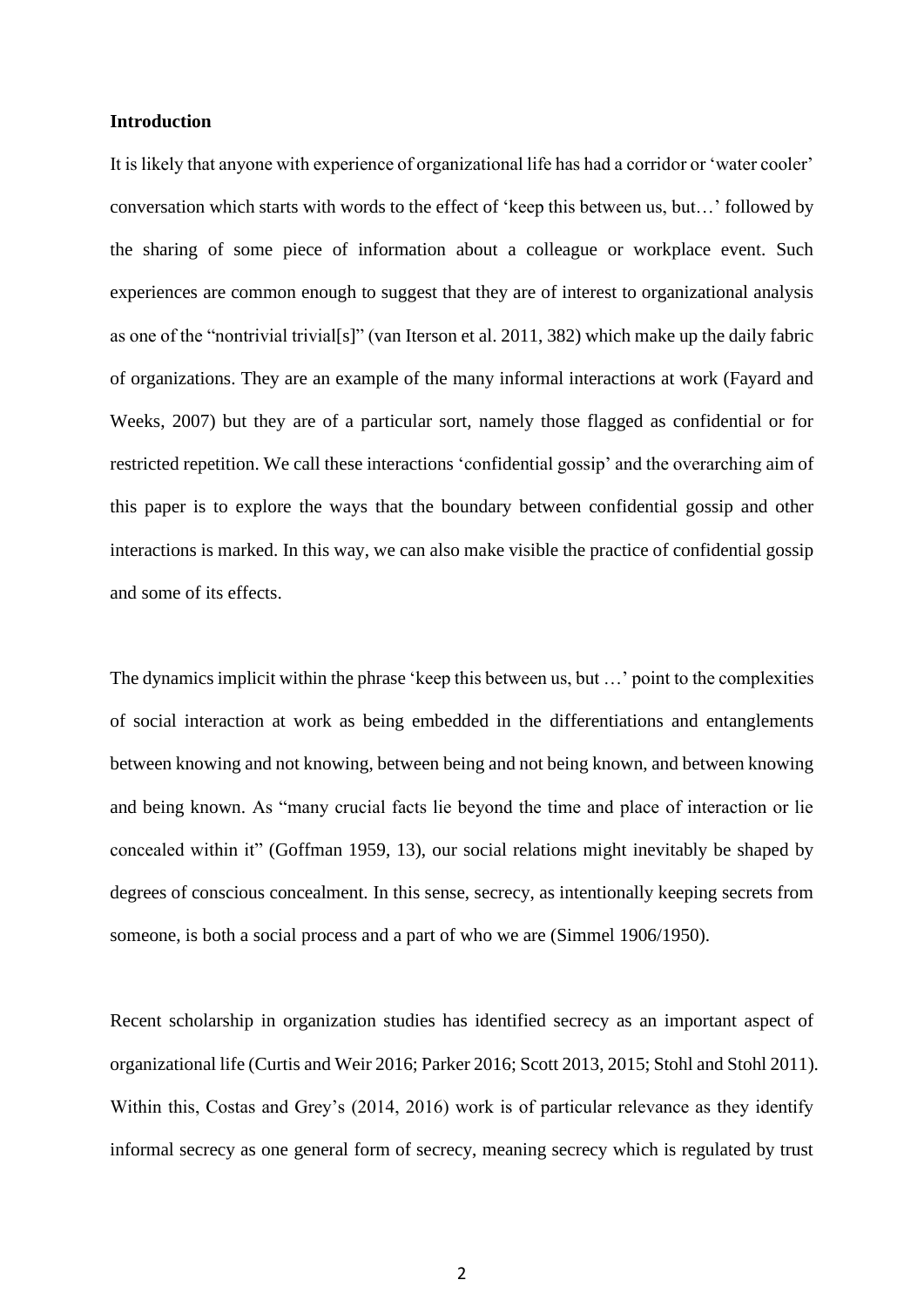and social norms rather than by law or organizational rules. Within informal secrecy, they recurrently identify "confidential gossip" as being a prime example (e.g. Costas and Grey 2016, 96-98). They do not, however, provide any empirical investigation of confidential gossip or any explanation of how it operates.

Studies of workplace gossip have indicated its 'non-triviality' for organizational processes such as being a way to maintain an effective communication system (March and Sevon 1988), to release and manage emotion (Waddington 2015), to build and reinforce identity and its recognition (Noon and Delbridge 1993; Waddington 2012), and to construct organizational reality (Gholipour et al. 2011). Overall, there is now an increasing body of research on organizational gossip (e.g. Hafen 2004, Michelson et al. 2010; van Iterson and Clegg 2008; Kurland and Pellad, 2010; Waddington 2011, 2016). However, these studies do not have a specific focus upon, although they do sometimes touch on, gossip as a form of secrecy (e.g. Kurland and Pellad 2010, 432; Michelson et al. 2010, 380).

The overall purpose of this paper is therefore to explore confidential gossip, meaning gossip within organizations which is to some degree secret. In doing so, we start from the position that  $-$  as indicated in the opening paragraph of this paper  $-$  it is a common, perhaps everyday experience within organizations. This ubiquity may make it easy to ignore or to treat as uninteresting, but Ybema et al. (2009) set out in detail the case for studying such everyday phenomena, pointing out amongst other things that in this way organizational research is more closely attuned to the actual experience of people at work, rather than offering sanitised and abstract accounts. Moreover, they argue that ethnography is the method of choice for such studies.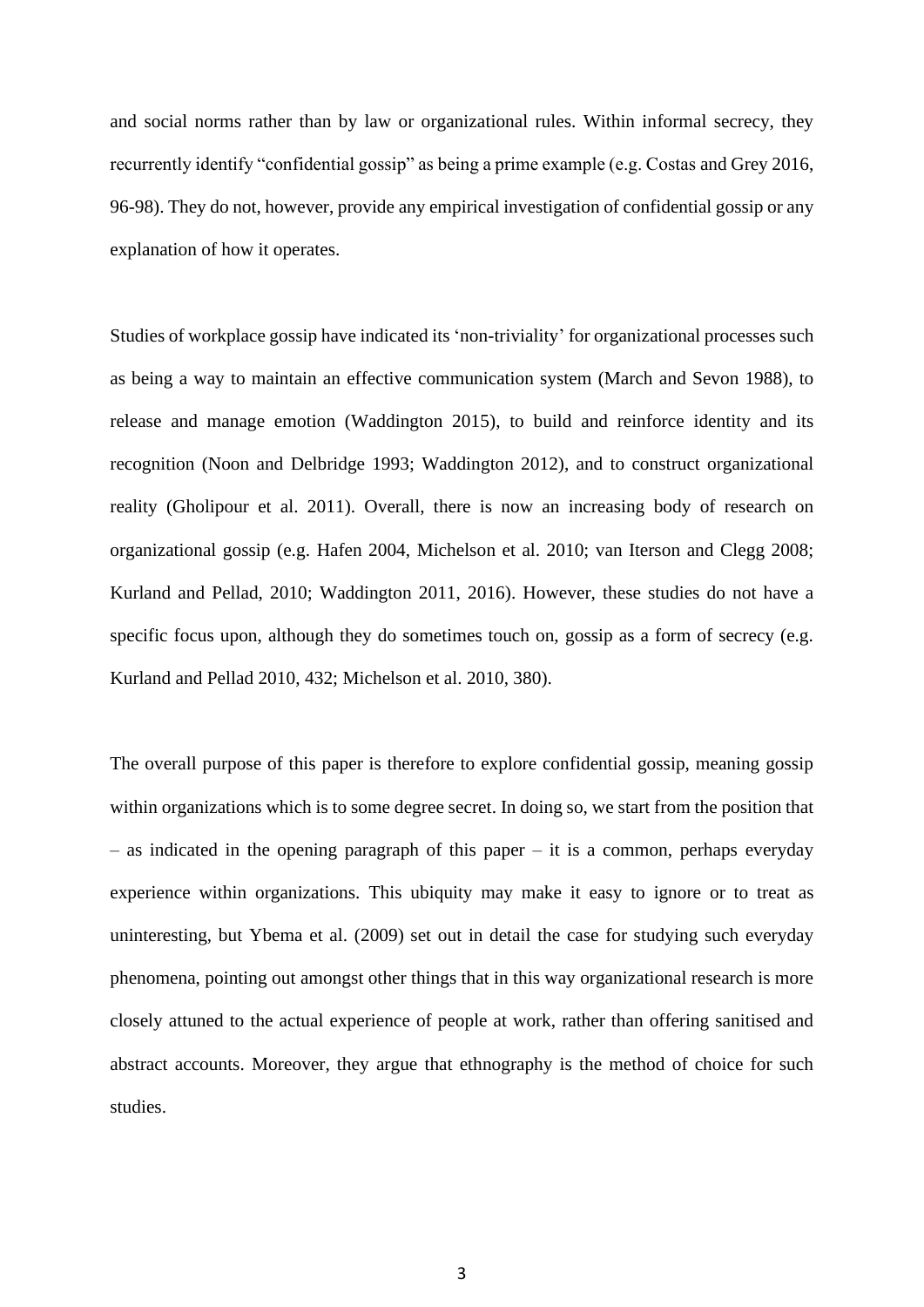More specifically, within this tradition "everyday life in organizations is not peripheral; it is central to how affiliation, allegiance, and conflict develop, channel, and organize larger structures" (Fine and Hallett, 2014, 1774). This insight can be directly linked to theories of organizational secrecy where affiliation and allegiance are channelled via participation in or exclusion from secrets. Central to that is:

"the drawing of boundaries – boundaries around knowledge, yes, but also boundaries between knowers … secrecy is about realm of the hidden and the arcane, but this realm can exist only if a boundary is drawn …" (Costas and Grey 2016, 10).

Considered as a form of secrecy, confidential gossip must therefore include practices that mark the line or boundary around itself. Thus the main question addressed in this paper is: what are these practices? In answering this question, we follow Michelson et al.'s (2010, 374) call for the need to see gossip "as a process of negotiated interaction between individuals and groups", applying a processual approach to the narrower concept of confidential gossip.

Empirically, studying confidential gossip poses significant practical and ethical challenges. On the one hand, "[gossip] is…an inherently difficult topic to research, fraught with complex conceptual challenges and contradictions, and resistant to paradigmatic summing up." (Waddington 2005b, 222). On the other hand, the study of secrecy of any sort is fraught with difficulties (Greve et al. 2010; Parker 2016). This may explain why the topic of confidential gossip has not been directly tackled before, despite it being a common experience in organizations. In this paper, we report on a participant observation ethnography of a large UK media firm which we will call Quinza.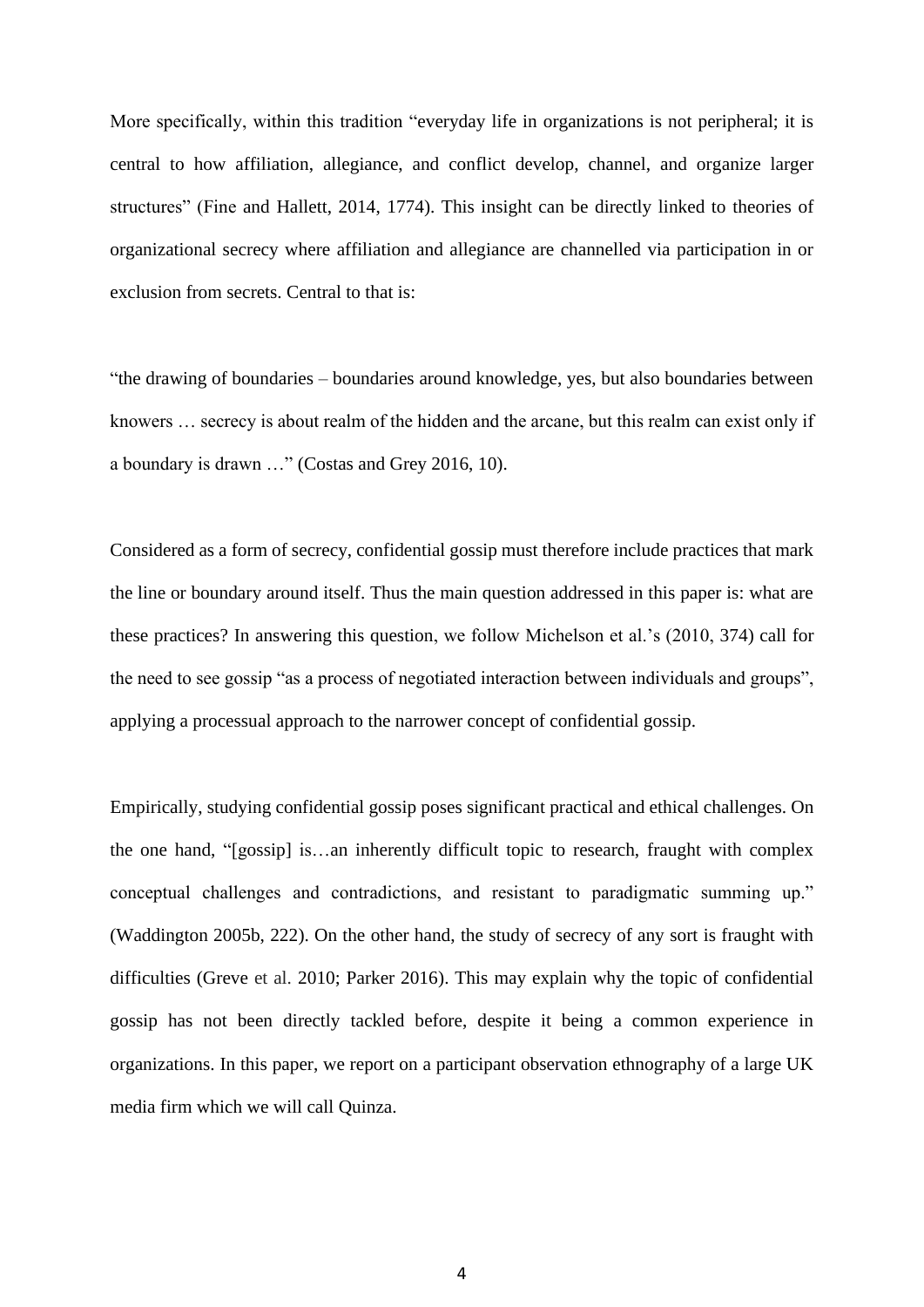The overall contribution of the paper is therefore to show how confidential gossip operates as an everyday practice within organizations as a distinctive form of gossip and, more specifically, to show how the boundaries between confidential gossip and other interactions are drawn, redrawn and negotiated, and with what effects.

In pursuit of this objective, the paper is structured in four main sections. The first section introduces and discusses the literature on gossip in organizations, moving to the delineation of confidential gossip understood as a form of informal secrecy. The methodology of the study is then outlined, with a focus on some of the specific issues posed by researching confidential gossip. The third and main section of the paper provides detailed empirical material and analysis of the various ways in which the line or boundary around confidential gossip is marked. Finally, a concluding discussion draws out the implications of the case study for understanding confidential gossip in organizations.

## **Bringing gossip and informal secrecy together: Confidential gossip**

Gossip research is wide-ranging, encompassing social anthropology, social psychology, sociology, industrial sociology, management studies and organization studies (Noon and Delbridge 1993). The multiplicity of theoretical and disciplinary underpinnings of gossip research mean that "*any* definition of gossip is always likely to be complex and controversial" (Waddington 2005a, 36, emphasis added). The variety of definitions is compounded by the relationships between gossip and related communicative phenomena such as rumour, and by different types of gossip such as positive and negative gossip (Michelson et al. 2010). While no definition can encompass all perspectives and instances of gossip, we adopt a working definition used in many gossip studies, as Michelson et al. (2010) suggest that participating in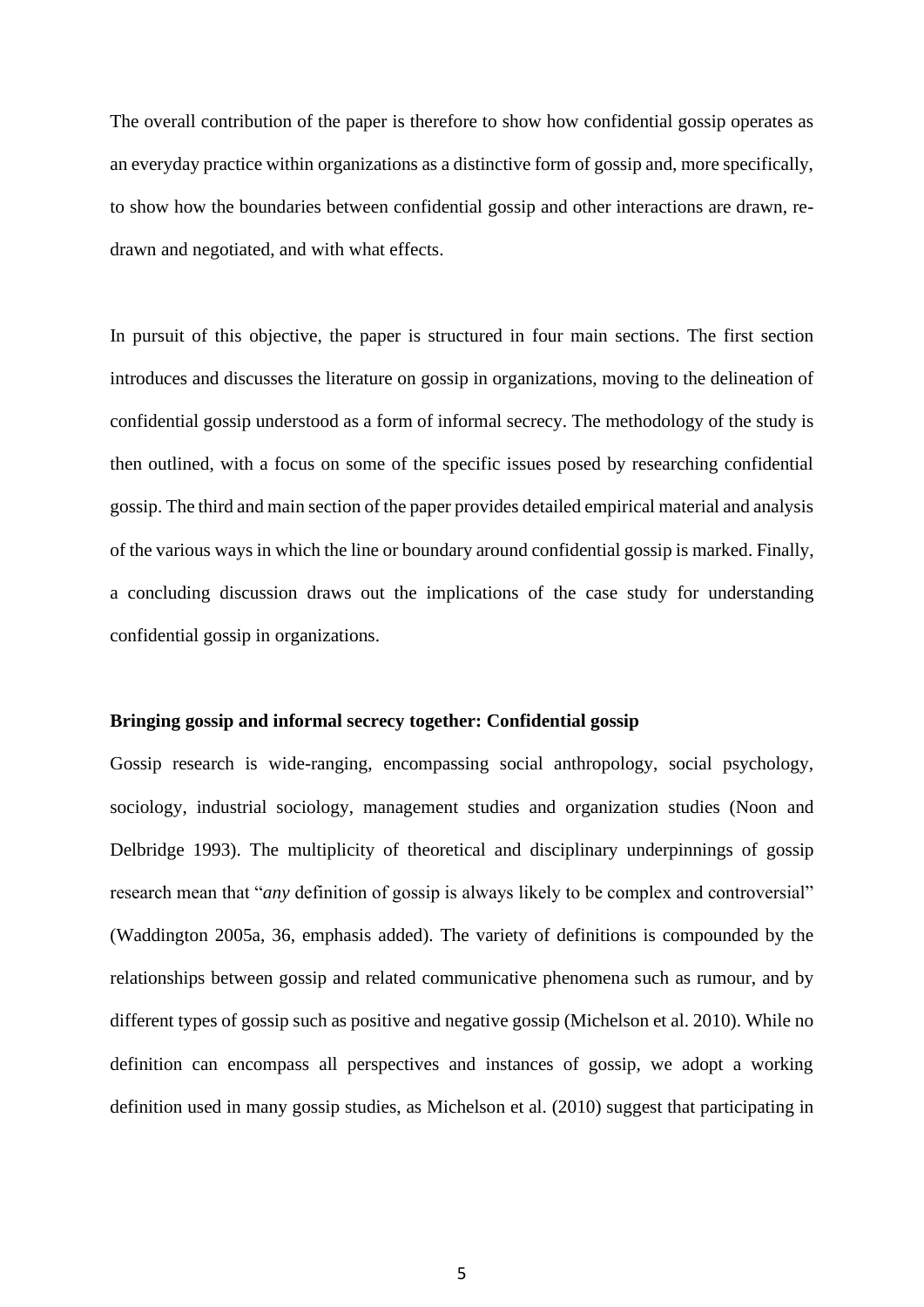a general agreement of the otherwise unresolvable definitional issue encourages accumulation of understandings and findings of gossip across different studies.

Thus gossip is concerned with informal communication (Paine 1967, 293). It involves at least two people and is often concerned with the "positive or negative evaluation of someone who is not present" (Eder and Enke 1991, 496). It can also be concerned with sharing information about a wide range of things, not confined to talking about people. For example, gossip might be about forthcoming changes in the workplace, new initiatives and projects, possible job losses etc. In this sense, gossip and rumour are closely interrelated concepts (e.g. Noon and Delbridge 1993; van Iterson et al. 2011). Rosnow (1988, 14) indicates that "sometimes it is impossible to separate rumour from gossip", whilst Michelson and Mouly (2004, 190) "choose to use them as synonyms". By contrast, Waddington and Fletcher (2005, 379) suggest, "rumour is spread via the activity of gossiping, and can be seen as subset of the content of gossip". For our purposes, it is adequate to recognize that they are closely related. What we want to explore is the specific issue of when the information passed – whether it be considered gossip or rumour – on a confidential basis.

## *What does gossip 'do' in organizations?*

Because gossip involves at a minimum two people, it is a social process that can be understood at interpersonal, group, and organizational levels. Interpersonally, much of the literature on gossip emphasizes the issue of social comparison (e.g. Suls and Wheeler 2000; Wert and Salovey 2004), a common organizational example being comparing salary levels (Colella et al. 2007). Gossip is useful as open comparison can trigger public embarrassment and detrimental effects on self-esteem (e.g. Fine and Rosnow 1978; Wert and Salovey 2004). Therefore, gossip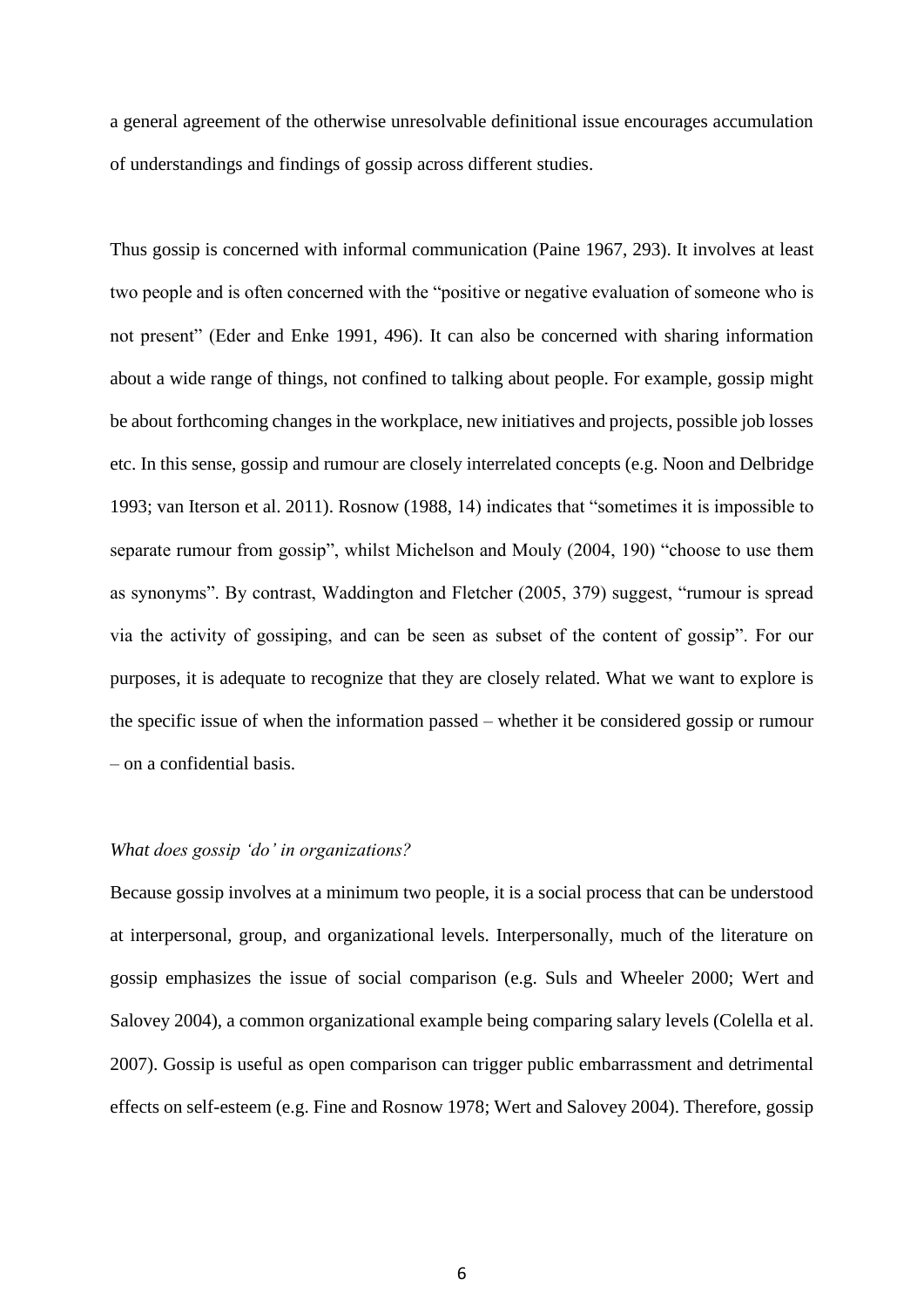may be "the only reasonable and non-painful way to obtain needed comparison information" (Suls 1977, 166).

Social comparison may be regarded as just one aspect of the wider issue of how gossip helps organizational members make sense of 'how things are done around here' (e.g. Baumeister et al. 2004; Grosser et al. 2010), and to understand appropriate ways of behaving within a particular social setting (e.g. Gluckman 1968; Wert and Salovey 2004). Thus several studies have shown how gossip can act as a vehicle to transmit group norms, values and moral principles (e.g. Gluckman 1963, 1968; Wilson et al. 2000). In this sense, gossip is intimately linked with the socialization and construction of groups and organizations.

Whilst these studies are concerned with what might broadly be thought of as the 'integrative' possibilities of gossip (i.e. its role in bringing people together), other studies have shown its potentials as "a manipulative tool" (Rosnow 1977, 159) to gain advantages. In these ways gossip can play a role within organizational politics and power-play (e.g. Feldman 1988), including as a way of exposing or resisting power and inequality (e.g. Spacks 1985).

## *From gossip to confidential gossip*

Confidential gossip can be regarded as having all of the various characteristics of gossip identified in the literature discussed above, but with the additional feature of being shared as a form of informal secrecy. This entails the use of particular verbal and non-verbal cues which highlight the confidentiality of an exchange. The phrase "you must keep this to yourself" is an example of such a cue. Confidential gossip might be exchanged with a particular injunction about who it can and cannot be shared (e.g. 'don't tell X') or participants may be expected to know with whom it is appropriate to share the gossip.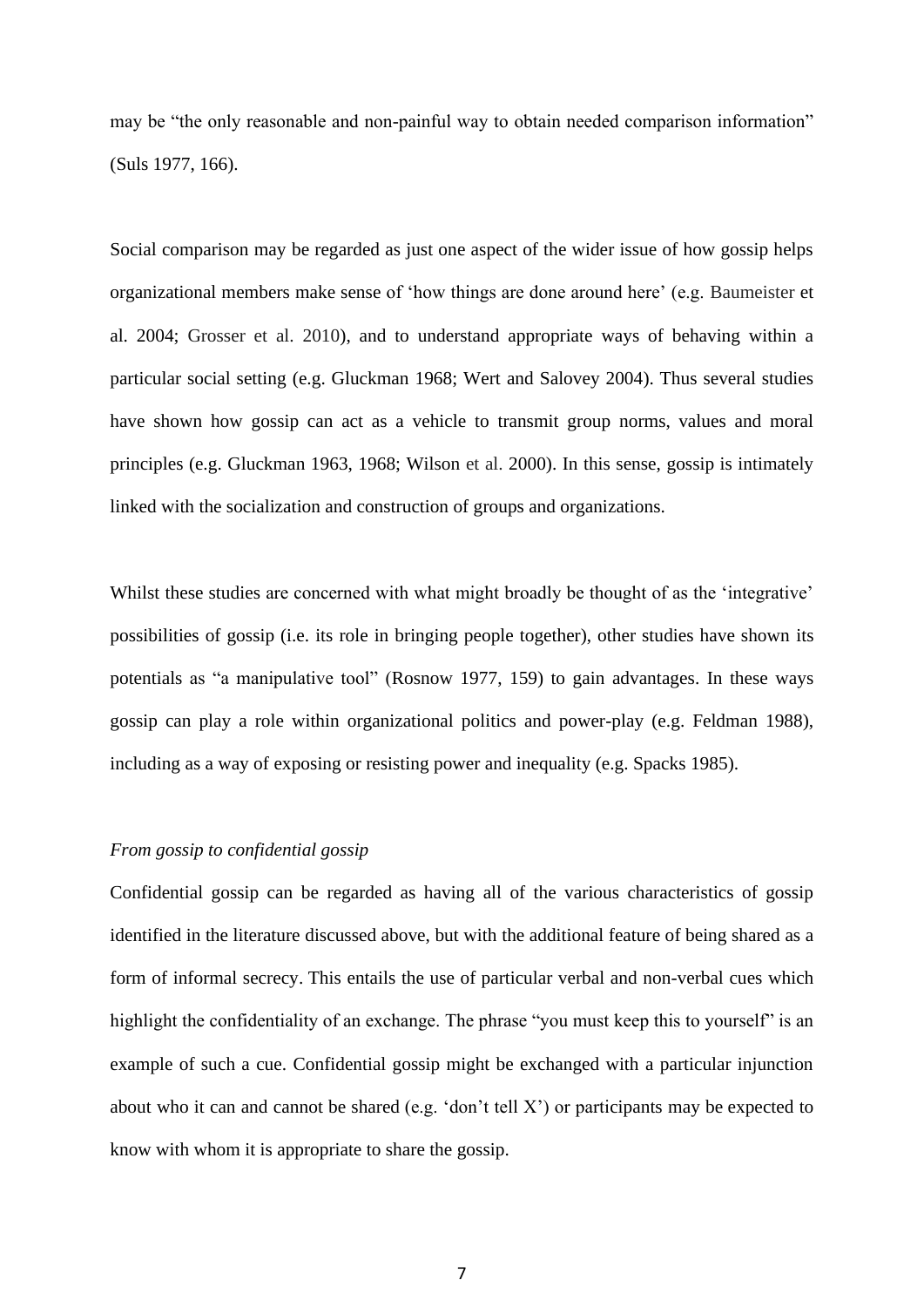Like the distinction between rumour and gossip, that between gossip and confidential gossip is hazy, but it is meaningful as it is certainly possible to identify some cases of gossip which are not confidential at all (e.g. workmates gossiping about celebrities) and other cases where there is a strong expectation that the information will be rigorously guarded (e.g. gossip about deeply personal or even criminal matters). But between these extremes there may well be a lack of clarity about exactly who can and cannot be included in gossip: 'don't tell anyone' might within context contain a tacit understanding that this means 'you can tell X but don't tell Y'. This means that gossip may often become "secret" depending on who is being spoken to (Michelson et al. 2010, 380), and so the line between confidential gossip and gossip is both context-dependent and mutable.

Although confidential gossip has all of the characteristics of gossip with the addition of informal secrecy, it does not follow that those characteristics are unchanged as a result of informal secrecy being added. In other words, confidential gossip is not just 'gossip plus confidentiality' if it is considered not just to be a form of gossip but also a form of secrecy. The reason for this is the particular and powerful nature of secrecy itself. Specifically, as Simmel (1950, 332) articulates, "for many individuals, property does not fully gain its significance with mere ownership, but only with the consciousness that others must do without it". Most discussions of secrecy in organizations proceed from Simmel's (1906/1950) classic analysis to suggest that secrecy shapes social relations by creating insiders and outsiders who share (or are excluded from) very strong bonds. Secrecy has a mystique about it, generating a sense of exclusiveness amongst those who share secrets but also a temptation to hint at knowledge of secrets in order to boost a sense of importance. Conversely, when secrets are revealed, the sense of anger, loss or betrayal can be significant.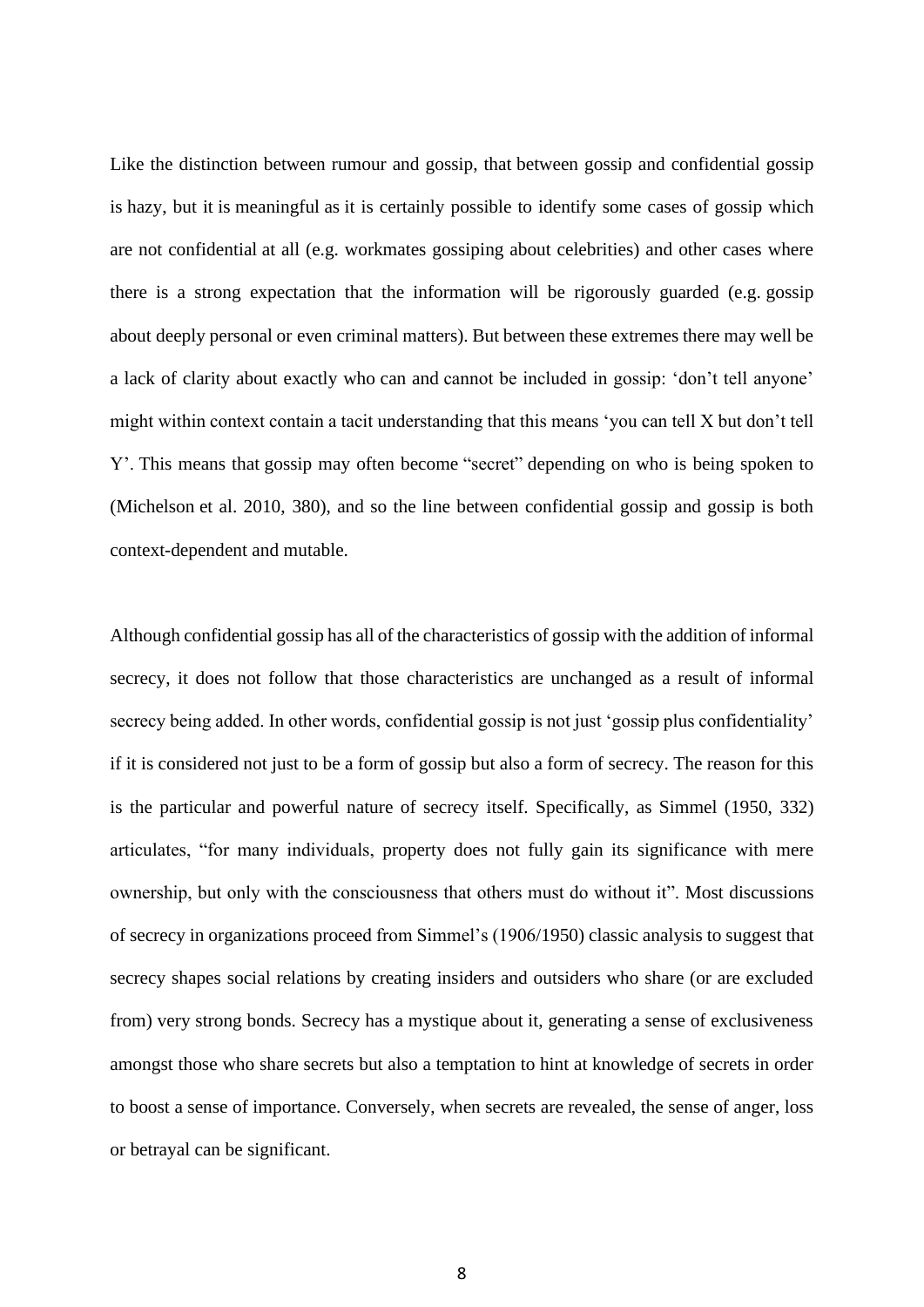This means that the various things that gossip 'does' in organizations are likely to be inflected differently and perhaps heightened when confidentiality is added to the mix. For example, gossip about 'the way things are done around here' might be taken especially seriously if it is shared with an imprecation to confidentiality because the mystique of secrecy means that things being intentionally concealed are more likely to be regarded as 'the real, inside truth': if the things being kept concealed were not important or special, why would they be intentionally hidden? Similarly, if gossip can shape group boundaries and norms then gossip which is confidential may do so in especially strong ways, as the inclusion is not only marked by the possession of certain knowledge, but is reinforced by the consciousness and 'aristocratic' sensation that others must do without it. Moreover, the pleasure of gossiping may be intensified if there is also the 'thrill' of secrecy.

As noted in the introduction to this paper, the first condition for any form of secrecy to exist is that some boundary must be drawn between what is secret and what is not. In the case of confidential gossip, very little is currently known about how this occurs. It is for this reason that we undertook to study it, and it is to this study that we now turn.

#### **Methodology**

Viewing confidential gossip as a social process indicates that empirical consideration should be given not just to the communication content, but also to the social contexts and relations in which the content is produced. In order to understand confidential gossip, it is necessary to observe and to participate in it; to become to some degree an insider of it. As such a participant observation ethnographic approach<sup>1</sup> was adopted, with one of the authors undertaking (after a week pilot study) a three-month study in which she worked as an intern in a British media firm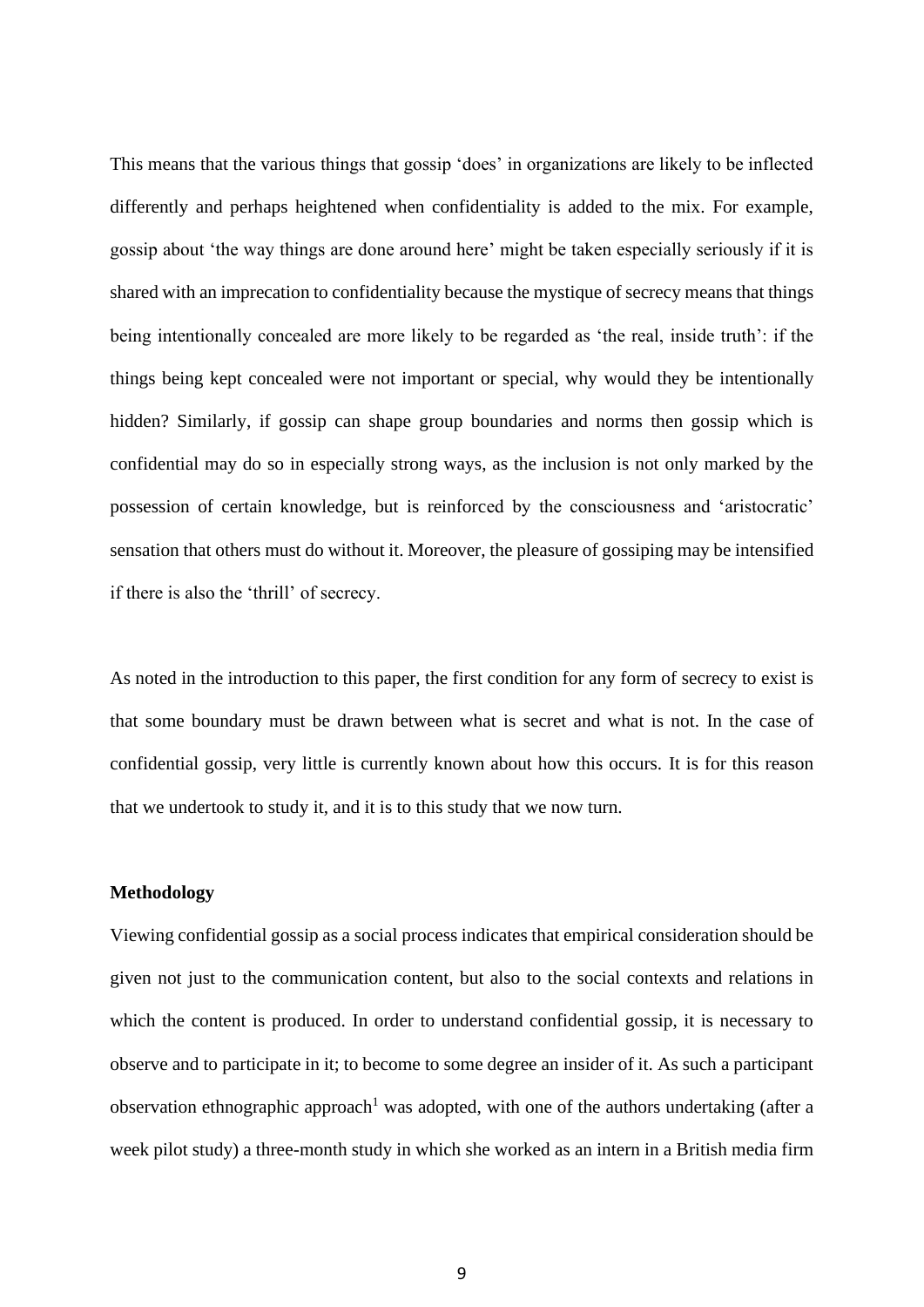we will call Quinza, during the winter of 2015-16. The intention was to capture actions and utterances that are generated by and give rise to particular social settings as part of the daily practices and experience at work. Hence, the approach was designed to focus "on the low rather than the high, on the ordinary rather than on the event" (Rabinow et al. 2008, 73) in order to experience and apprehend emerging behaviour and continuously negotiated interrelationships rather than acquiring snapshot-like views of actions. Engagement in the field involved the spatial and temporal contexts of office during working hours and after-work social gatherings.

To specify the role the researcher undertook in the field, we draw on Gold's (1958, 219-221) spectrum defined by levels of involvement and covertness, which ranges from complete participant (fully covert; fully functioning member in an organization), participant-as-observer (researcher's status is overt; participating in the organizational life), observer-as-participant (overt; limited participation in the field), to complete observer (overt; no social interaction with people in the field). The researcher undertook a role closer to participant-as-observer as when she worked in the organization and regularly interacted with the colleagues, her 'researcher identity' was known by them. The role combined and shifted between participant and observer to negotiate and manage the state of both body and mind between the inside and outside of the organization (e.g. Bate 1997; van Maanen 2011). It is itself a representation of an ongoing boundary drawing mechanism that was produced by the specific participant observer role and in turn reshaped how the role was undertaken.

Whilst by the standards of classical anthropological ethnography this was a relatively short period, such restricted time frames have become increasingly normal and legitimate in organizational ethnography (Bate 1997). The nature, advantages and dilemmas of participant observation and ethnographic studies of organization have been very widely explored and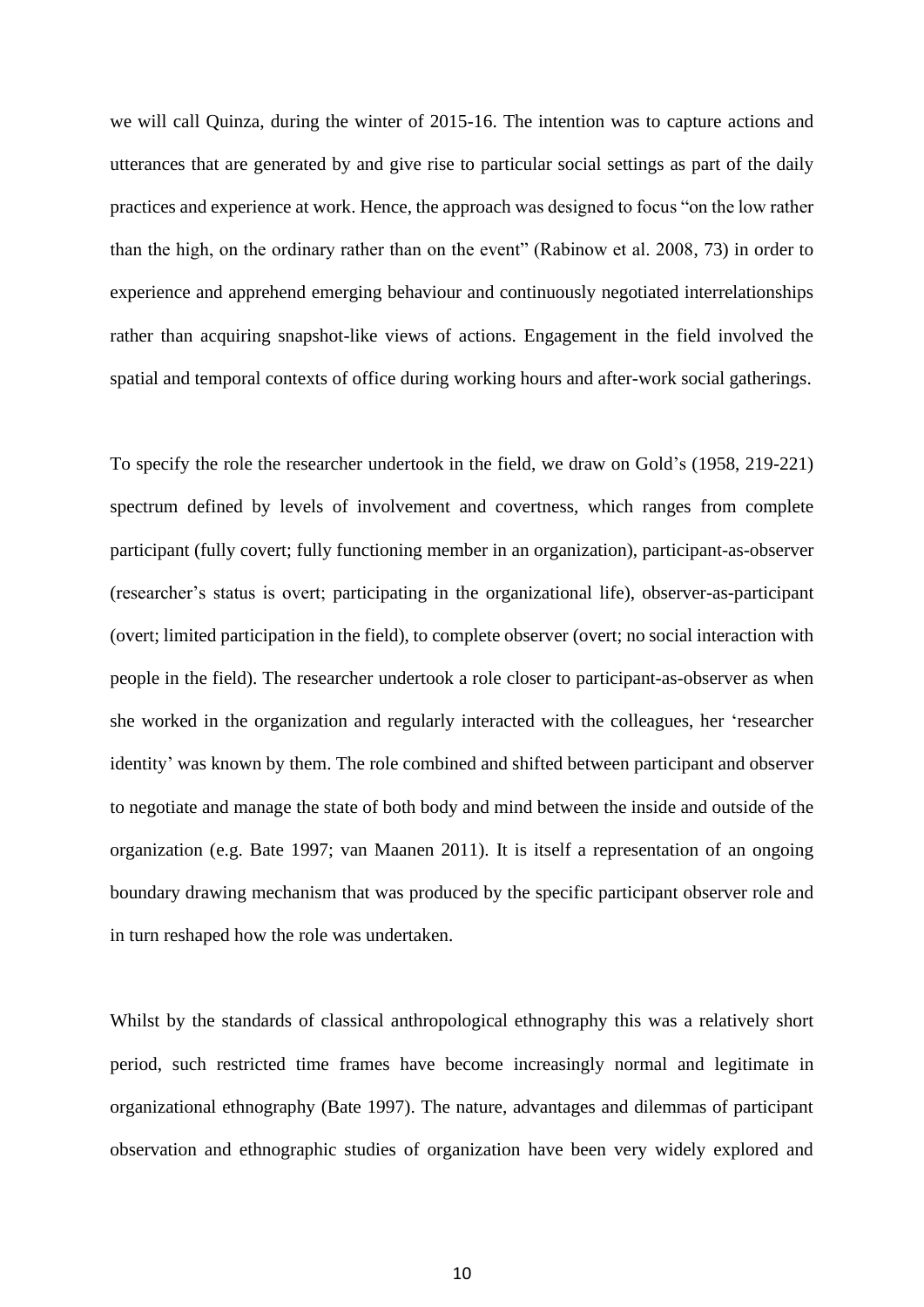discussed in the literature (e.g. Czarniawska 2014; Garsten and Nyquist 2013; van Maanen 2011) and we will not rehearse them here. Instead, we will indicate some of the particular issues that arose from using the method in this case.

#### *Access to fieldwork: The complexity of collecting data on confidential matters*

This study was positioned as being one informal communication. Confidential gossip does not exist in isolation with other forms of communicative interaction at work. So it would be impossible to devise a study which involved observation of and participation in *only* confidential gossip. If it was to be found, it would be embedded in wider interactions. Nevertheless, in negotiating access with a gatekeeper – a senior manager at Quinza who we call Victoria in this paper – we explained that this would be the focus and that within it we would be seeing if there were examples of confidential gossip. In that initial negotiation we also made it clear that any such examples would not be reported to the gatekeeper or to anyone else, and that anything published would rigorously suppress the identity of Quinza (see below for more detail).

Besides access negotiation, the general focus on informal communication also requires further consideration of the ongoing access to *people* and the ongoing construction of "a conceivable and reasonable form of engagement" (Garsten and Nyquist 2013, 16) between the researcher and the researched. In so doing, the researcher attempted to enhance her credibility by showing certain knowledge and understanding of the problems some colleagues encountered, such as the collaborative production and publication of media content. She also withheld judgements such as advisory comments (e.g. you should quit), as it might disturb the participants. Such processes involve ethical struggles and complexity which will be discussed in the next section.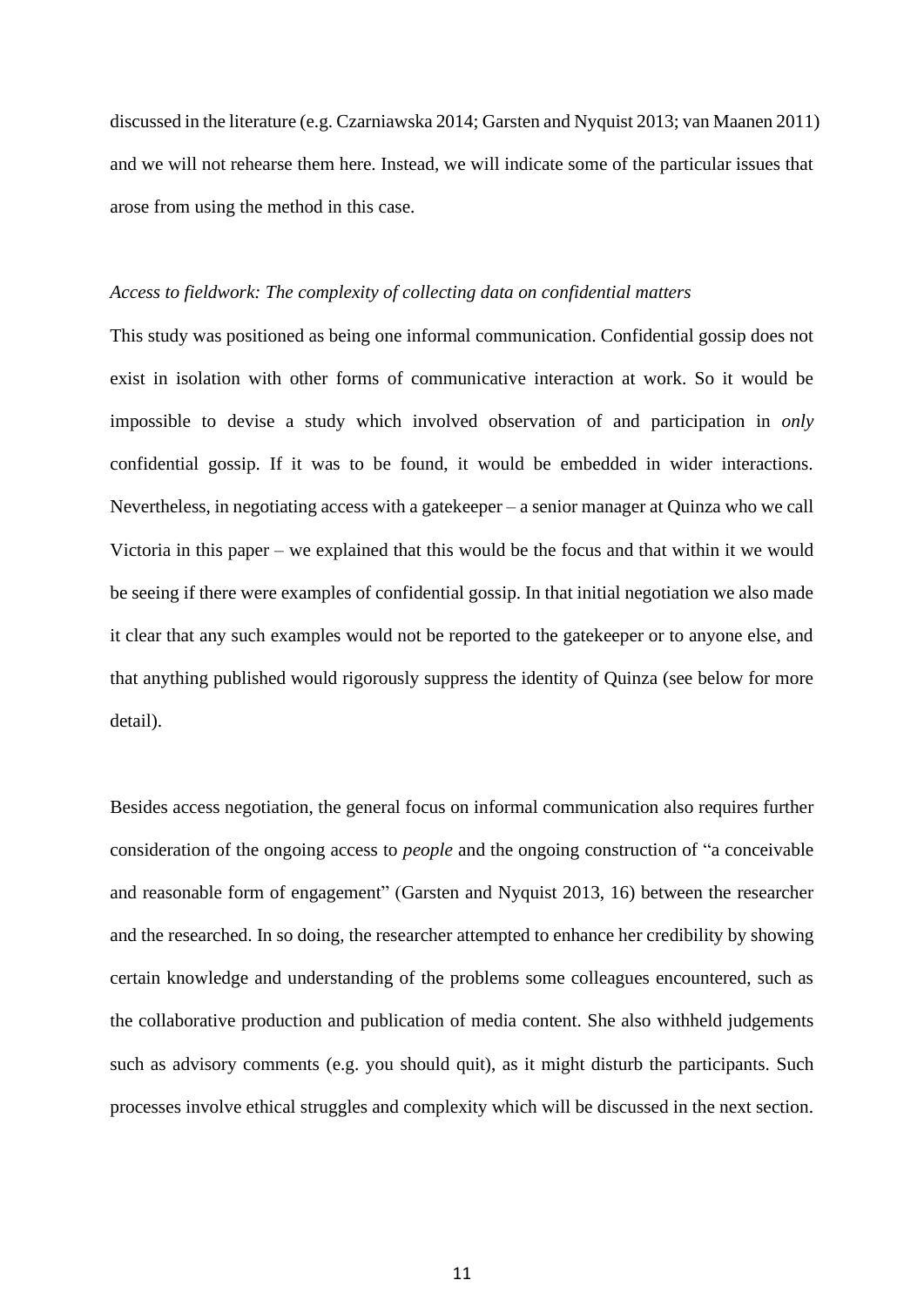## *Ethics of researching a sensitive topic*

There was an ethical tension involved in both forms of access negotiation: ethics dictated that the gatekeeper be aware of what the project was hoping to achieve, but to have made it explicit to the employees that confidential gossip was the focus would almost inevitably have made it impossible for the researcher actually to be included in confidential gossip. Hence employees at Quinza were told, by the gatekeeper, that the researcher would be studying informal communication whilst working as an intern.

This points to the particular ethical complexities that attended a study of confidential gossip which, in its nature, might be sensitive and which was to some degree being covertly studied. Of course, if our underlying premise that confidential gossip in organization is pervasive were true, then any participant observer, whatever their research focus, would be likely to pick up on it just by accident. Given this, there was no *particular* ethical dilemma in terms of what we would do if we came across gossip about something illegal or immoral (we didn't, as it happened) any more than for any other ethnography which would be equally likely to encounter such gossip.

Rather, what was ethically distinctive was that when we did encounter confidential gossip we might be subsequently publishing it which would not necessarily be the case in other ethnographies. In this respect we approached the study as an example of 'researching a sensitive topic' mandating the use of disinformation when necessary (Lee 1993). Hence, it is crucial to understand that in this paper we have very extensively changed (not just concealed) details which might directly or indirectly allow the identification of the organization or of any individual (this is why our account is very vague indeed about the nature of the organization and its work).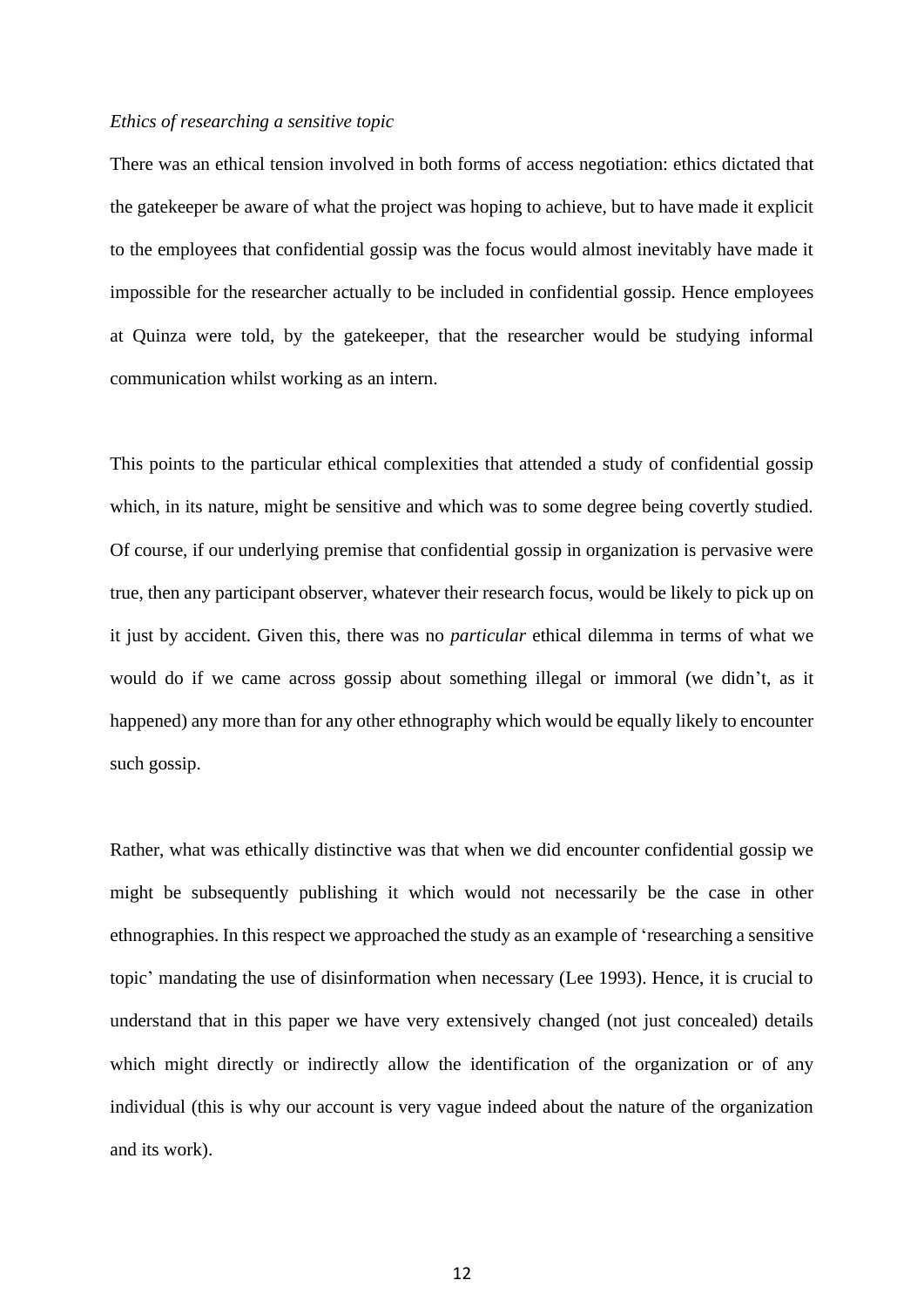The role of disinformation is central to the ethics of this research because, in some cases, participants might say something with an explicit injunction that it be kept confidential. By using disinformation we were able to comply with any such injunctions, whilst making analytical use of the material. So, to give a purely hypothetical example, if someone said to the researcher that another employee had called in sick but it wasn't true we might render that as someone saying that another employee had bulked out the hours they had worked. By substituting something similar, the approximate sense of the confidence is conveyed, without the actual confidence being broken. This could be done without compromising the integrity of the research because our interest is not in the actual 'content' of confidential gossip but in its processes and effects.

Marzano (2007) identifies gossip as something where covert research can be ethically justifiable and, indeed, in a formal sense, the project was conducted within the ethical protocols of, and with ethical approval from, our institution (and, it should be noted, covert research is legal within the jurisdiction where this study was undertaken). Less formally, our approach was based on Czarniawska's (2014, x) view that "doing research means making moral choices, continuously, and often under time pressure. If there could be but one common maxim, perhaps it can be borrowed from medicine: *Primum non nocere*! (First, do not harm)". More specifically, Roulet et al. (2017) indicate that ethical consideration of any (degree of) covert studies should be context dependent, as "it is in the particular cases of the here and now with participants that ethics are situationally accomplished" (Calvey 2008, 908). Throughout this particular fieldwork, the researcher interacted with the participants when they were willing to do so, in the ways that occurred 'naturally' by virtue of her intern role.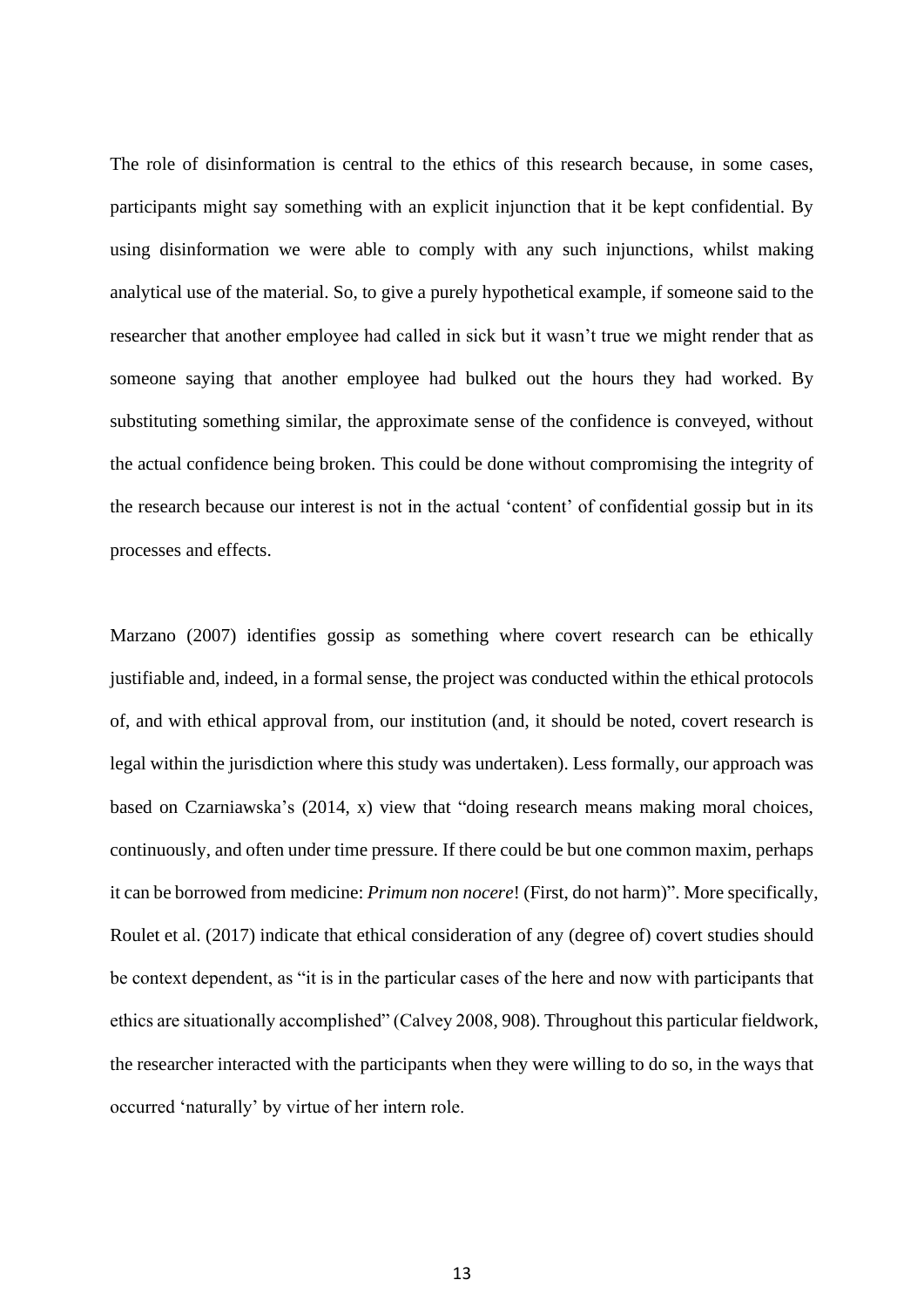#### *Data collection: Fieldnote taking*

In this intern role, the researcher worked in the organization mostly five days a week and undertook a wide range of relatively mundane office tasks, interacting with a variety of people and departments within the organization. As she did so, she made notes during the day if her work permitted. As a tool of notes taking, the mobile version of Word was used, as it is common to carry mobile phones around in the organization, and typing was a quicker option for the researcher than pen-and-paper writing. When possible, brief notes were taken in the course of conversations and interactions, recording the contextual elements (e.g. where, when, who) and the specific transitions of interaction (e.g. topics, body gestures). An empty stairway or toilet was sometimes used to take more extensive notes shortly after the interactions. In some cases where the researcher was present without participating in some conversations (e.g. when queuing to use microwave or coffee machine in the kitchen), she was able to take notes contemporaneously. Within the setting of Quinza there was nothing unusual in tapping on a mobile phone or tablet whilst talking or eating.

Apart from this, notes from each day, including but not limited to confidential gossip, were written up in the evening. These notes attempted to render conversations as accurately as possible but, inevitably, absolutely perfect renditions were not possible. The diary also recorded the researcher's impressions and emotions about the day. At the end of the fieldwork, approximately 206 pages of field diary had been produced.

## *Reflecting upon the field role*

During the fieldwork, the researcher's ties with a number of colleagues were established through frequent interactions and increasing familiarity with both colleagues and the character of their work throughout workdays, lunches outside the workplace, and occasional after-work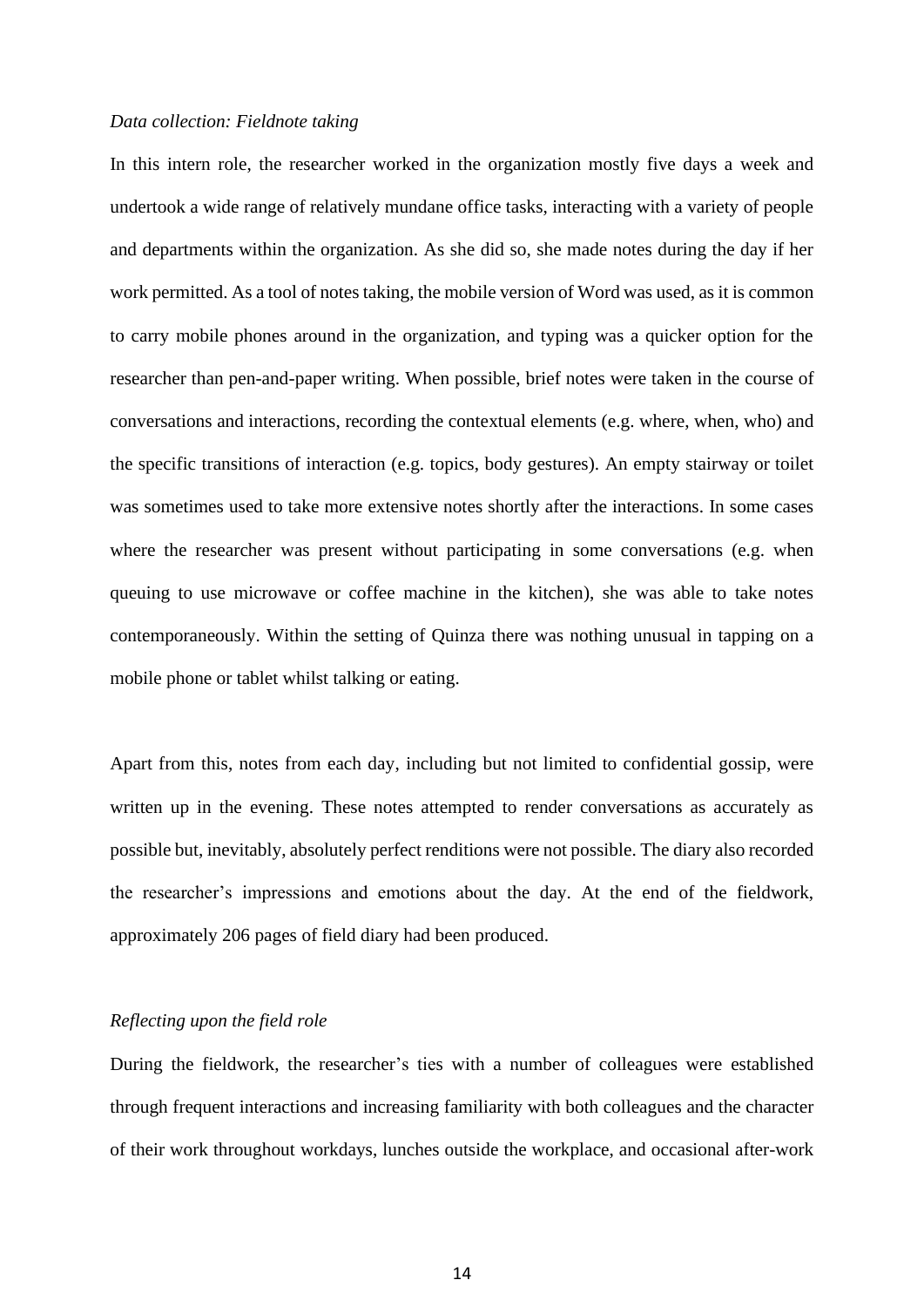drinks. The 'disconnected' in the conversations gradually becoming connected, and the obscure became clearer (Roy, 1958). She was gradually 'transforming' from a passive listener where further explanation was needed in order to understand a conversation (see the first empirical example on expense reimbursement) to a competent participant in conversations. A methodological complexity here was that participation in confidential gossip might require the researcher herself actually passing on such gossip, which might violate the ethical limits of the project. Accordingly, she avoided doing so and was in this sense not a full participant (Gold 1958, 219-220).

In the early process of tie establishment she encountered examples of confidential gossip. This is both theoretically and empirically interesting as confidential gossip is supposedly guarded by familiarity and trust, yet some such gossip was shared even before these had been established. This was possibly aided by the relatively short period of fieldwork: as a relative newcomer she was not expected to know anything to gossip about (so not being a 'full participant' in gossip did not matter so much). Equally, as a person who was not just new but junior and temporary she was perhaps perceived as relatively insignificant, and in this sense unthreatening, and so possibly more likely to be confided in.

Throughout the process of tie establishment, "there [is] nothing as seductive for the fieldworker as being made to feel like an insider" (Kunda 2006, 244). This was very much the emotional texture of her experience. It was produced by the tension and connections between inclusion and exclusion of certain groups where she was involved in some but not all discussions, and where the alluring feelings of specialness interacted with the painful sense of exclusion. In this sense, the process of studying confidential gossip, including the emotions it engendered, is itself part of the practice of confidential gossip which the researcher experienced for herself.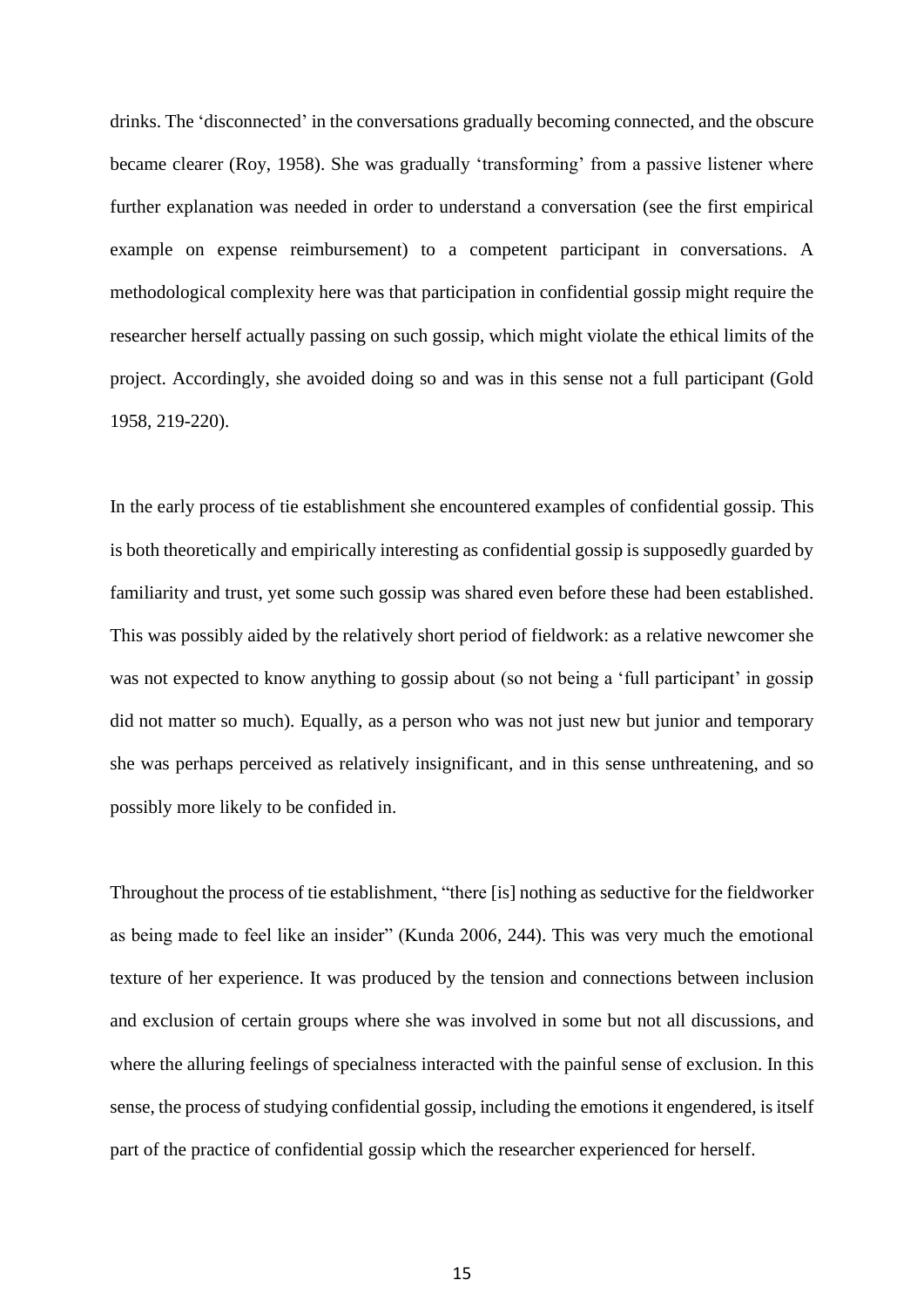## *Data analysis*

The analysis of the field diary was undertaken in an inductive thematic manner: it was coded to emerging categories and themes by "interacting with the data…making comparisons between the data…deriving concepts to stand for that data, then developing those concepts in terms of their properties and dimensions" (Corbin and Strauss 2008, 66). A particular challenge of this research was that the shift from general conversation to more secretive gossip was not especially dramatic, nor was it announced with any great fanfare (and the vast majority of the time people were not engaging in gossip, confidential or otherwise). As a social process, it was subtly embedded within interactions, and sometimes only quite fleetingly glimpsed (e.g. in a halfoverheard remark). Therefore, to generate examples and characteristics of confidential gossip in Quinza, the field diary was firstly coded through themes of locations (e.g. kitchen, open-plan offices, closed meeting rooms) and communicative markers, both verbal (e.g. 'bitch', 'ridiculous', 'boring') and nonverbal (e.g. lowering volume, door closing, eye exchange) that indicated the components of evaluation and confidentiality. Connections amongst certain firstorder themes were summarized to generate second-order themes, such as the physicality of boundary, the negotiation of boundary, and the enactment of boundary. The themes were further aggregated into the third-order themes such as the social construction of boundary, of hierarchy, and of time. Such properties and dimensions were then organized into more general analytical frameworks such as sensemaking and culture.

## *The organizational context*

Quinza employs several hundred people working in a wide range of capacities, which in general terms can be designated as professional, creative and administrative. Almost everyone works in large open-plan offices, with meetings being held in bookable space. This is significant for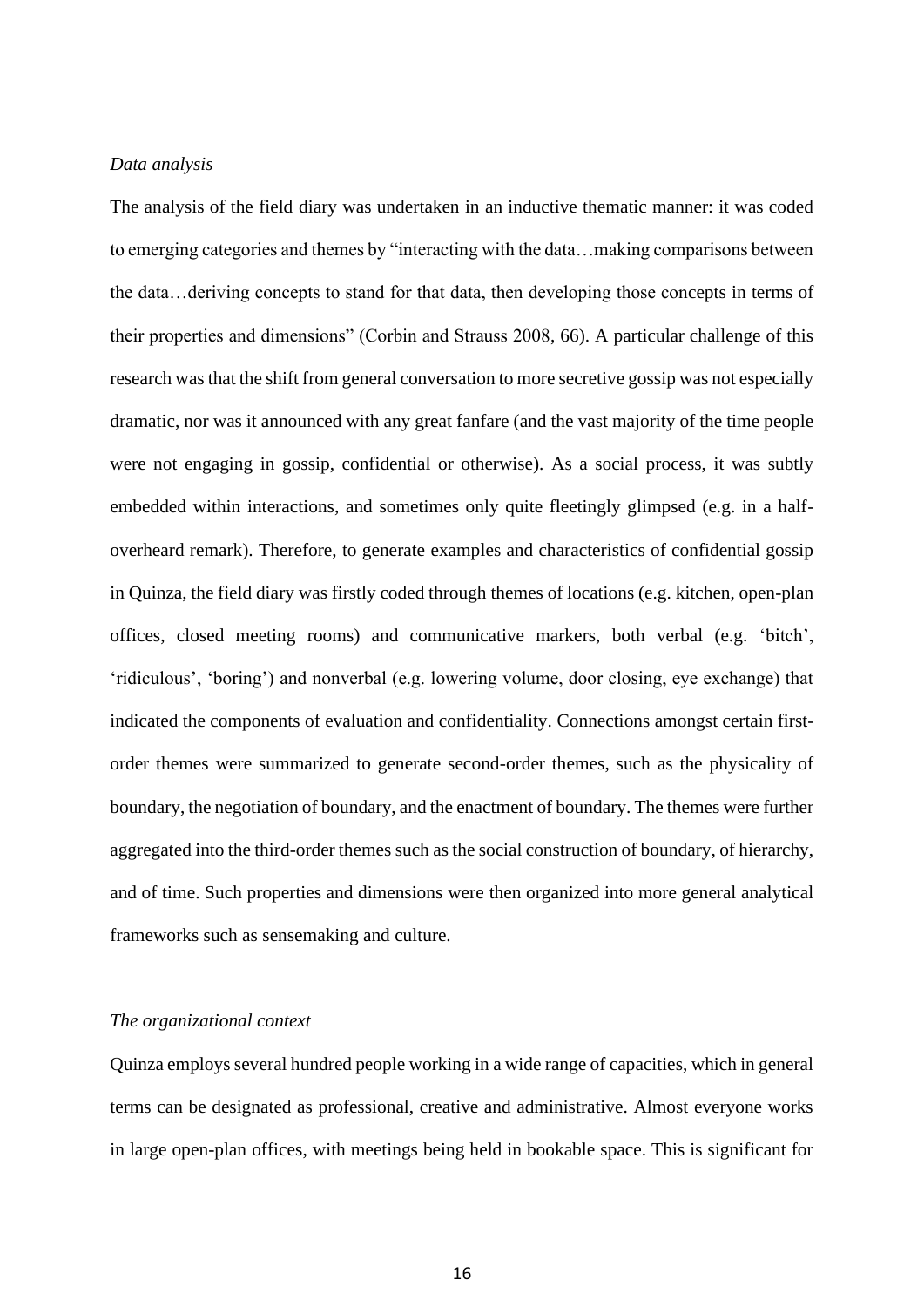the study, because it means that little in the way of communication of any sort, including gossip and confidential gossip, occurs in the main workspace. Instead, locations such as toilets, corridors and, in this case especially, the communal kitchen and dining area, as well as out of office locations like the Christmas party and more everyday social activities are the main sites of interaction, including gossip and, within that, confidential gossip.

From this study we can gain an 'insider' sense of how confidential gossip worked at Quinza. In reporting this, we denote extracts from the field diary in italics. Phrases in square brackets denote where we have summarised or suppressed text from the diary. Phrases in curly brackets denote explanations of things such as contextual events, word tone or bodily gesture which are not obvious from the written text. All names are pseudonyms and many details have been very substantially changed or suppressed to protect the identity of Quinza or of individuals, as explained above.

# **Confidential gossip at Quinza**

# *An archetypical case*

As a first example, we give an archetypical case of confidential gossip to illustrate the kinds of themes which are at stake, which we will later analyse in more detail. It took place at a table in the communal kitchen during an afternoon 'tea and cake' time where the researcher was invited:

*Monica: You know, one of my [freelance contributors], last time he came to me bringing a pack of receipts. One of them is even from Cheap Burgers! And he had breakfast there! {Tone: surprised and mocking}*

*Karen: What? Really? Cheap Burgers?! {Implying 'I can't believe this'; People laugh} Researcher: [asking Cathy] Do you usually reimburse freelancers?*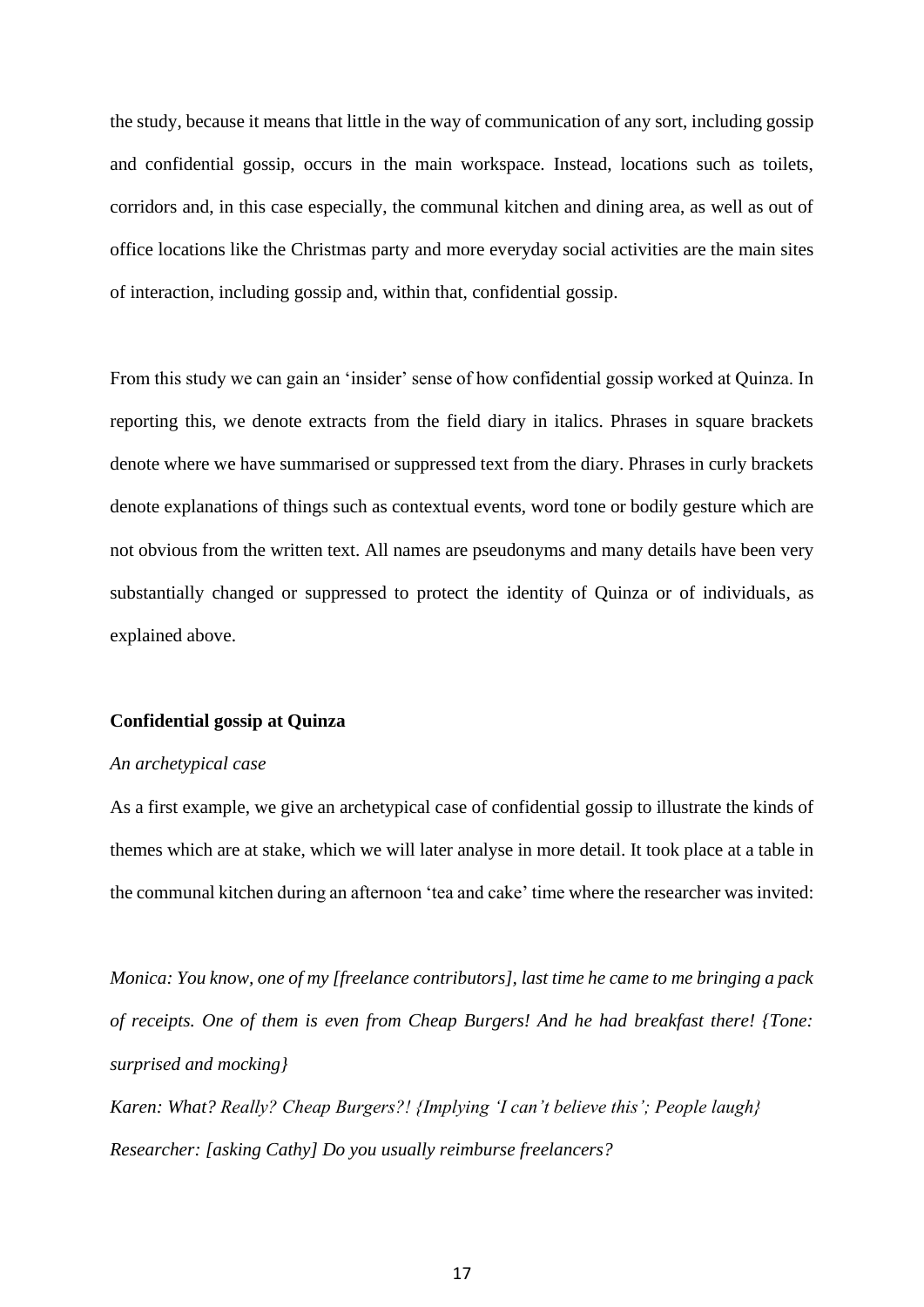*Cathy: Yes, we reimburse them when we want them to come here for meetings or something else. We will pay for their trains and lunch, something like that. It is a nice thing to do, right. But [that guy] just collect the receipts of every single thing he paid for like a bottle of water or something. Maybe he thinks we should pay for everything since he came all the way here.*

*Monica: He is such a DICK! {emphasized}* 

*Beth: Alana just walked by our table and left. Maybe she heard you said her favourite contributor is a dick.* 

*Monica: {surprised and covering her mouth} Really?! No!*

*Beth: But I saw her smile at our table before she left. So maybe she didn't hear {big smile}.* 

This example shows a number of the features that, as indicated earlier, gossip researchers have identified as typical. Most obviously, it is evaluative and concerns someone who is not present. The freelancer is being evaluated negatively and is described quite pejoratively. As well as being evaluative, the gossip is pleasurable to the extent that those involved share laughter at the story. And it is also gossip that tells the newcomer (i.e. the researcher) something about how things are done at Quinza and more particularly it gives the 'inside' or informal reality that although formally a contributor may claim all expenditures, the norm is to just claim major costs rather than every little item. The story is worth telling (and is seen negatively) because this particular contributor has violated the norm. The gossip not only socializes the researcher, but in so doing enables the researcher to learn via violations that triggered sharper responses (e.g. "he is such a DICK") and produces more intense embodied experience of the importance to maintain the norm as a form of boundary (Mahadevan, 2015).

Crucially for our analysis, this is not just an example of gossip but of, specifically, confidential gossip, because the possibility that Alana (who commissions this freelancer's work) has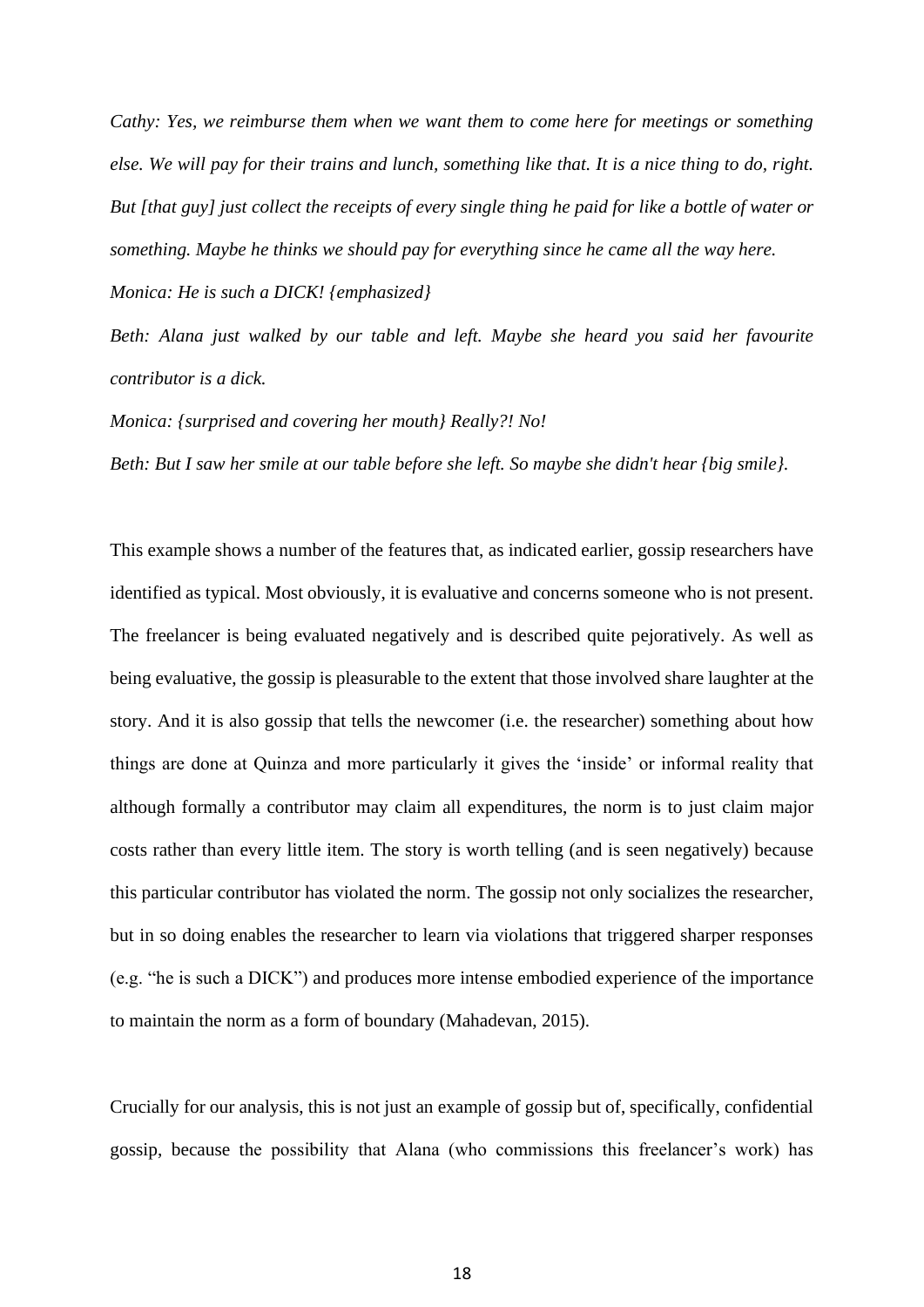overheard is seen as problematic. The conversation was one that could be shared within the group, but not beyond it. This matters to the participants because Monica is worried that it might have been overheard, and Beth takes pains to reassure her.

### *Exclusion from confidential gossip*

The idea that confidential gossip can be shared within, but not outside of, a particular group is central both to its practice (if it wasn't restricted, there would be no confidentiality) and to its social effects (by being restricted to a particular group, that group is constituted and insiders and outsiders are created). However, what is not obvious in the previous example is how that constitution occurs.

In the next example, we explore this. The background is that Tina was under family pressure and had confided to the researcher and others that she was looking for more permanent job opportunities outside Quinza. Some people knew about Tina's plans but it was understood that they should not be widely discussed because if she did not secure a job it might perhaps be thought that she was not committed to Quinza. A few days later, this conversation occurred:

## *Researcher: Do you have any interviews coming up?*

*Tina: Yes. Two. One next week, and one the week after next week. I said I would check my emails. I was actually going to check my personal emails.*

*Researcher: Oh that's great. Which companies?*

*Tina: One is {whispering} Company A, and the other one is Company C. The next interview is on next Tuesday. I won't come in on Monday next week so I can have a long weekend to prepare. They asked me to choose from Tuesday and Thursdays. I think I will be quite tired on Thursday after a week of working. So I chose Tuesday. And I can't really take three days off till Thursday.*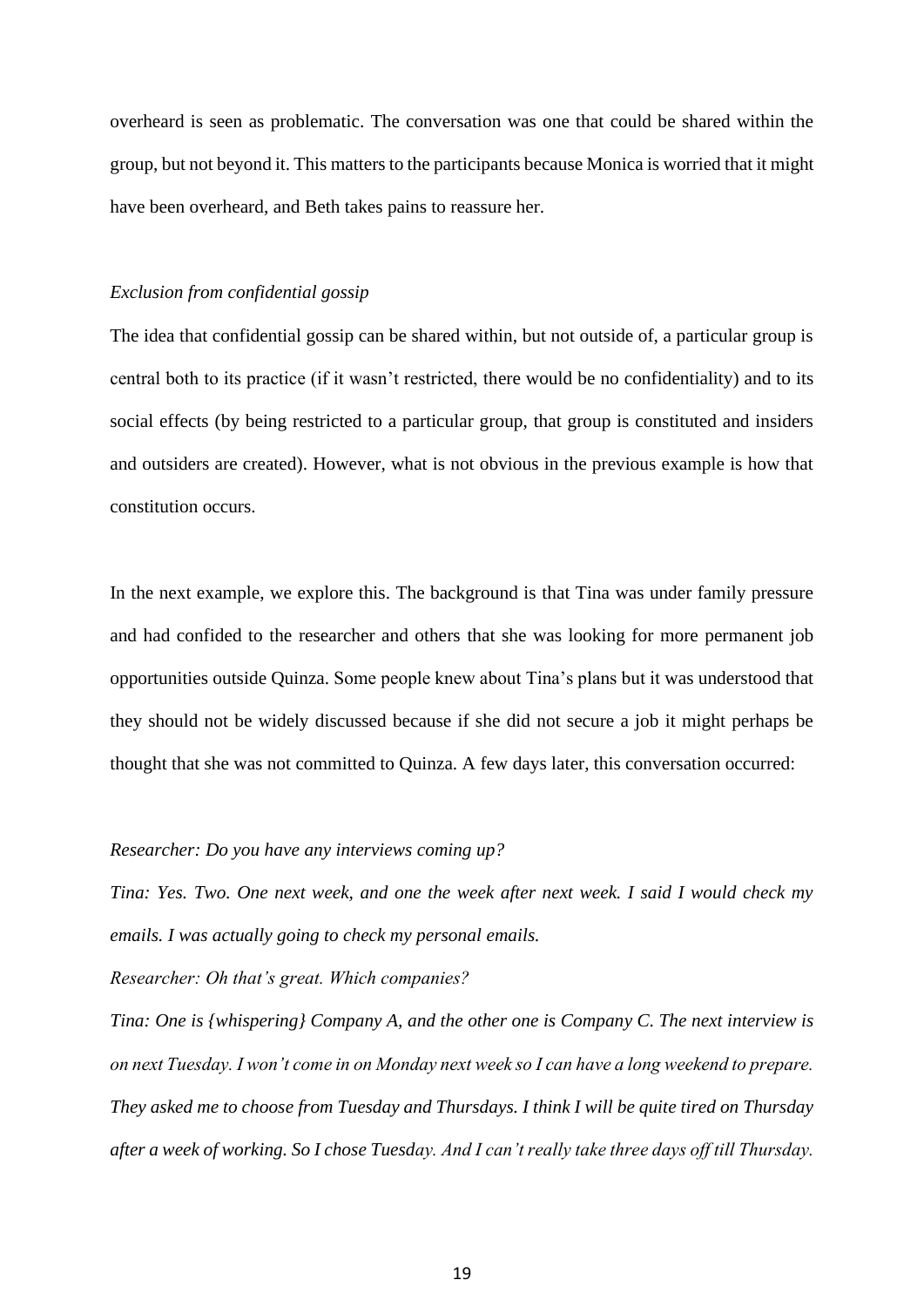*Researcher: True. Good choice. What positions are you going after?*

*…*

*Tina: …it's about [particular area of work]. Researcher: It's perfect for you! {Excited tone and smile} Tina: Yeah {not excited}. But I heard the department is making people redundant. So I don't think they will hire new ones. Researcher: You'd like to work in that company. Just give it a try {smile} Tina: Yeah. I will. Researcher: Good luck! And, keep me posted! Tina: {smiles but looks at me in a weird way} OK.*

However, the following week:

*Researcher: So how was your interview?*

*Tina: Can we not talk about my interview PLEASE! {emphasized and in strongly annoyed tone}. You ask me about my interviews every time! {Unpleasant tone and unpleasant look at me} Researcher: {smile} Sure, sorry.* 

*{Then Janine who is Tina's teammate walked in the kitchen, heading to the watercooler} Tina: Hey Janine!* 

*Janine: Hi! How was your interview?*

*Tina: {stood up and walked to hug her} I screwed up the first question! They asked me why I choose [this specialism]. I knew they will ask that and I prepared! But I just couldn't say it! I don't know why! I was thinking 'what the heck'?!*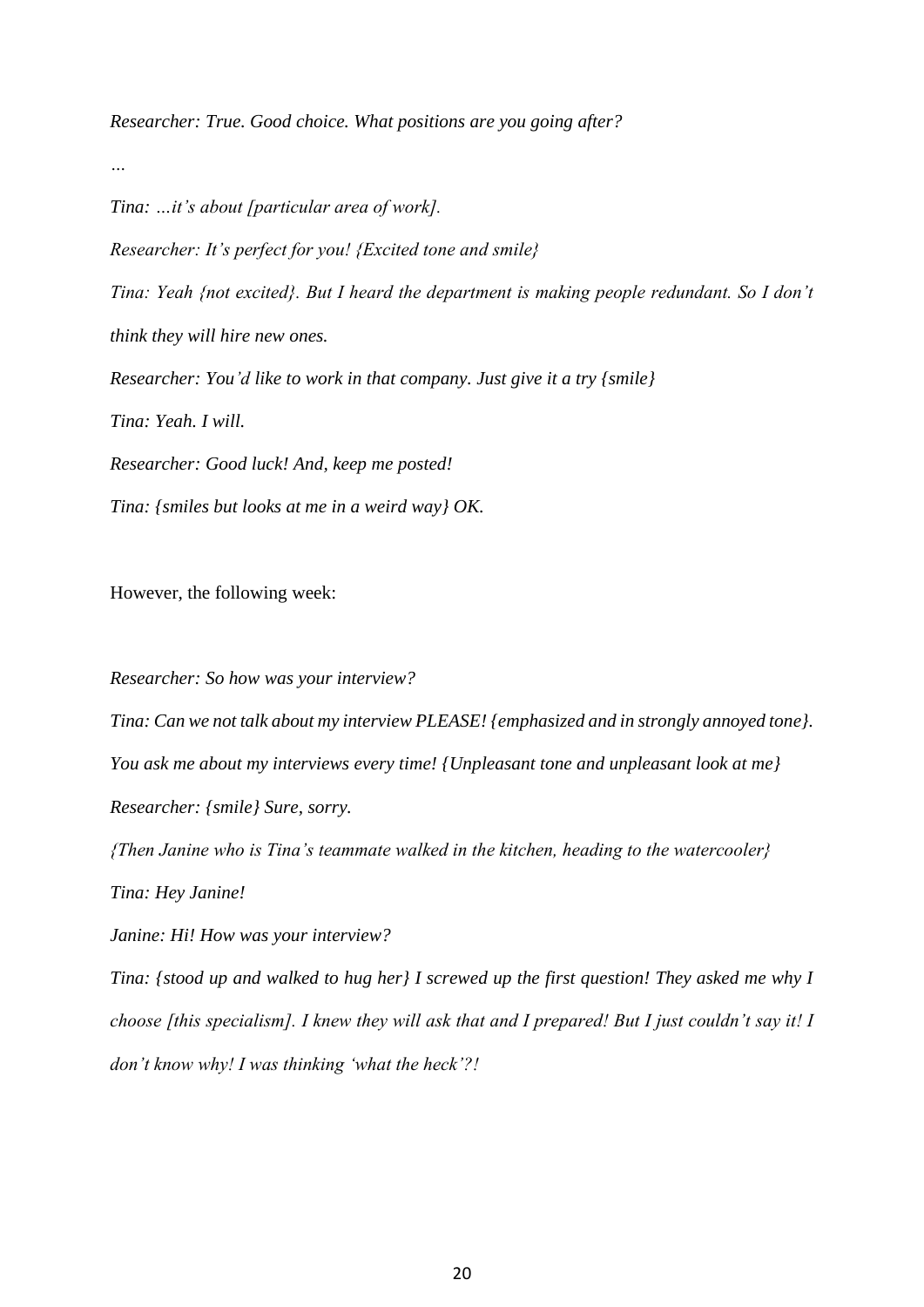What happened over the course of this example is that the researcher was first *admitted* to the group within which Tina's job search could be discussed and then *excluded* from it. During the interaction (flagged as confidential by the use of whispers) in the first conversation, Tina confined to the researcher with quite a few details of her job search, but her responses became more abrupt, and her facial expressions became unfriendly. At the end, she looked at the researcher "in a weird way" and gave the impression that she was uneasy about the questions. In the second conversation, Tina forcibly closed down the conversation, and this was emphasised by the very effusive way that she greeted Janine (i.e. hugging her). It was not that she would not talk within the researcher's hearing about the job interview, it was that she emphatically showed that she was happy to talk directly to Janine but not the researcher. However, from that point on, Tina never spoke to the researcher about her job search again.

So moving from the first conversation to the second one, the line was redrawn very sharply. There is a significant contextual element here in that Tina, like all the Quinza employees, may well have been aware that the researcher was doing a study about communication in the workplace and might even have wondered if her job search would be reported back to Victoria or other senior managers. That does not 'invalidate' the analytical points we draw from the interaction because in any such interaction there would be perceptions about the position and agenda of the other person. It is precisely this which guides judgements about whether that person is an appropriate recipient of confidential gossip. In any case, suspicion about the researcher's role may not have been the issue: it may just be that she was perceived as being too 'pushy' for information for reasons of personality. Or it could be that Tina felt defensive about the fact that she had not done well in the interview.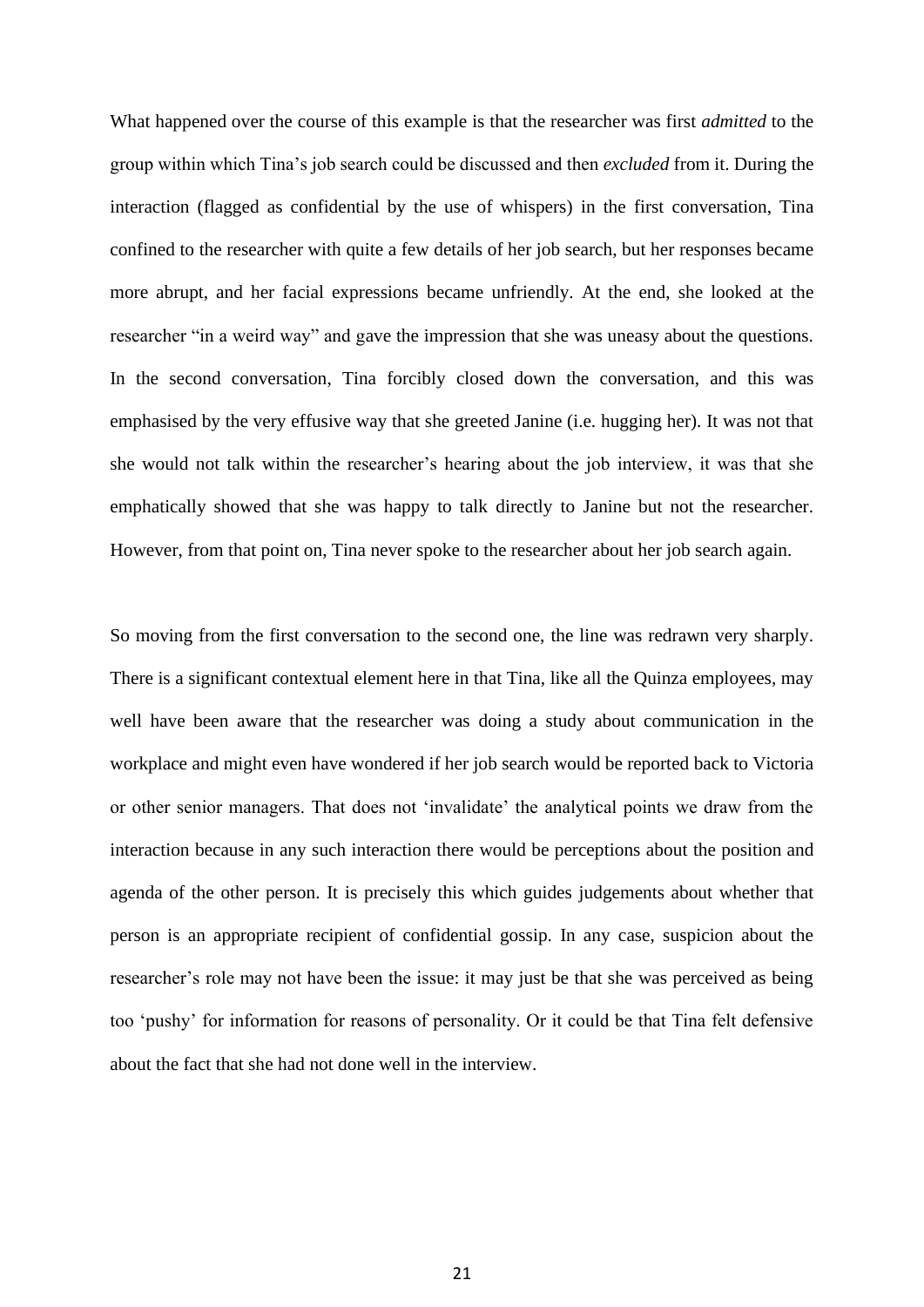Whilst these are all possible interpretations of motive, for our purposes the example illustrates, firstly, how inside relationships there is an ongoing negotiation of who can be included within confidential gossip. It is not a one-off event, but can include or exclude different people at different times. Secondly, considered reflexively, they show how the construction of that boundary has powerful effects. For the researcher this was an unpleasant experience. The exclusion was sudden and almost brutal, generating confusion and an unsettling sense of bond breaking. Moreover, it was done in public to the extent that it would have been apparent to Janine. This is an example of how, as mentioned earlier, the process of studying confidential gossip is also a type of involvement in confidential gossip.

At one level, this is not surprising, in that it is inherent to participant observation: the researcher is not simply observing but participating. What may be unusual – and revealing of the nature of confidential gossip – is that in the process the researcher herself experienced the emotional impact of exclusion. This also necessarily means that the reporting of this (and other examples) is to a degree subjective. For example, in saying that Tina's expressions were "unfriendly" and here expressions "weird", what is being recorded is the researcher's interpretation of her experience of the interaction. Someone else might have interpreted it differently, but this is inherent in – and both a strength and weakness of – participant observation. The point is not so much what the feelings generated were, but that the process had the capacity to generate these or other feelings whether for the researcher or for anyone else. Thus it reveals the emotional potency of inclusion/ exclusion from confidential gossip.

# *Inclusion in confidential gossip*

Whereas the previous example was about a re-negotiation that excluded the researcher, there were other occasions when the line got re-negotiated to include her, as in this example: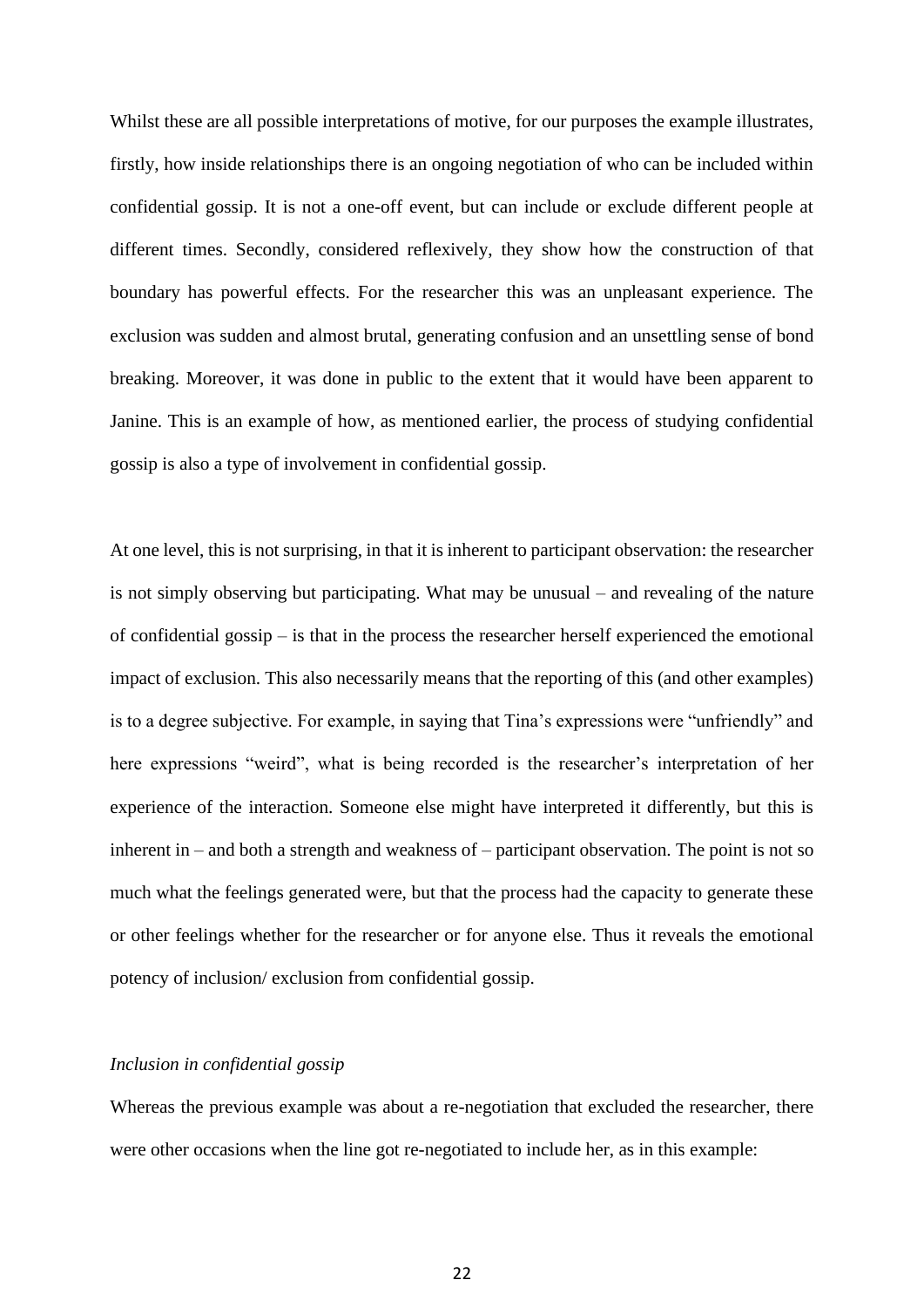*{Abbey and I agree to have lunch in the kitchen. I walk in the kitchen a bit later than her. Debra is in the kitchen with Abbey and Emily. She is saying something in a very low volume with some hand gestures, Abbey looks worried, and Emily sometimes says "yes I understand". I walk straight to them and hear Debra saying "it was so embarrassing. I shouldn't have done that"} Researcher: What happened?*

*Debra: Oh {turns around and looks at me. Debra looks very serious and nervous}. Nothing, nothing really {shaking head. Then she turns back and looks at Abbey}.*

*Abbey: {frowning and shaking her head a bit then nodding, showing that 'no talking, yes I understand'. I guess Debra's look was telling Abbey that she doesn't want Abbey to tell this thing to anyone else. Although I can't see Debra's eye expression directly, I do see Abbey's as a reply to it}*

*Debra: {looking at me} I have a meeting very soon. So I gonna run.* 

*Researcher: Sure. Enjoy.*

*{Debra walks out of the kitchen}*

*Researcher: What happened? {Then Debra suddenly opens the kitchen door and whispers something to Abbey. Abbey nods strongly}.*

*Abbey: She doesn't want me to tell {short pause}. She just made a blunder. I'm sure it is not a big issue.* 

*Researcher: Ok, hope everything is fine.* 

Here again, through verbal and non-verbal means a boundary is negotiated that excludes the researcher, and the serious and nervous looks show that what is being discussed is sensitive and important. But the following week the researcher sees Debra again and they have a conversation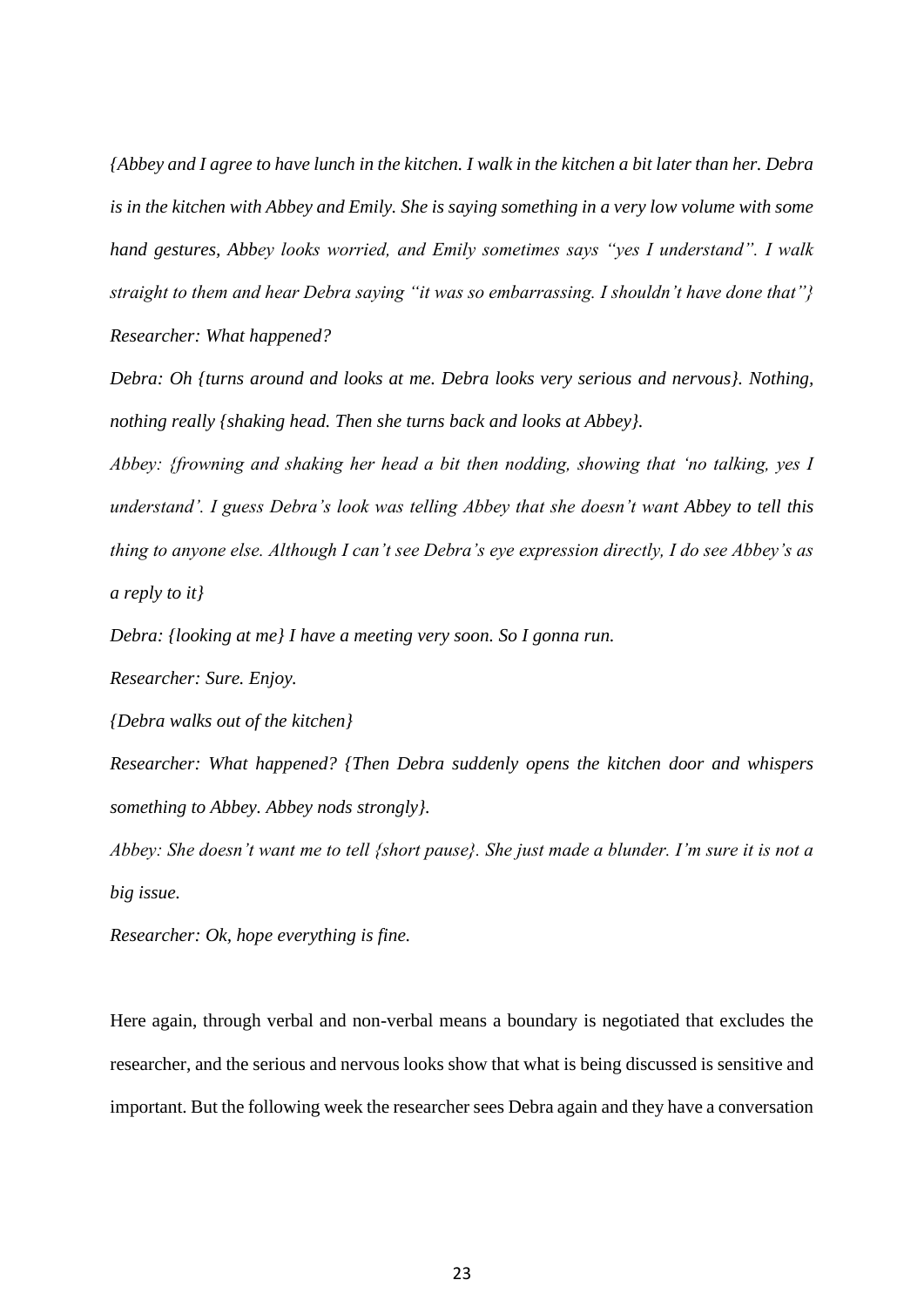in which the researcher says various things about some problems she is having with her work. Debra responds sympathetically and then:

*Debra: Remember the fuck-up thing I did last week? Researcher: Oh yeah! What happened? Debra: It was a conference call with one of the journalists last week. It was supposed to last for ten minutes. Then it was actually an hour long! Researcher: An hour?! Debra: Yeah! I know! Then at the end we thought both sides hung up. So I said, 'it was long huh. He was just keeping going'. But the actually the journalist's side didn't hang up {widening* 

*eyes looking shocked}! So he heard everything!*

*Researcher: Oh my god!*

So, now, the boundary has been re-drawn and the researcher is included – probably because she has now shared her own problems with Debra, or possibly just because the incident with the conference call now seems less worrying to Debra. As with Tina's motives in the previous section, multiple interpretations of motive are possible. However, for our purposes what matters is that it illustrates the processual nature of the relationships within which confidential gossip is (or is not) passed. We will now explore that idea in more detail.

# *Opening up the space for confidential gossip*

So far, we have depicted confidential gossip in terms of a boundary of inclusion/ exclusion being drawn and also showing that it can shift over time. However, this still presents too static an image, as if someone is either included or excluded even if that changes, as if there is a binary divide of 'in or out'. That ignores the way in which rather than being either/or,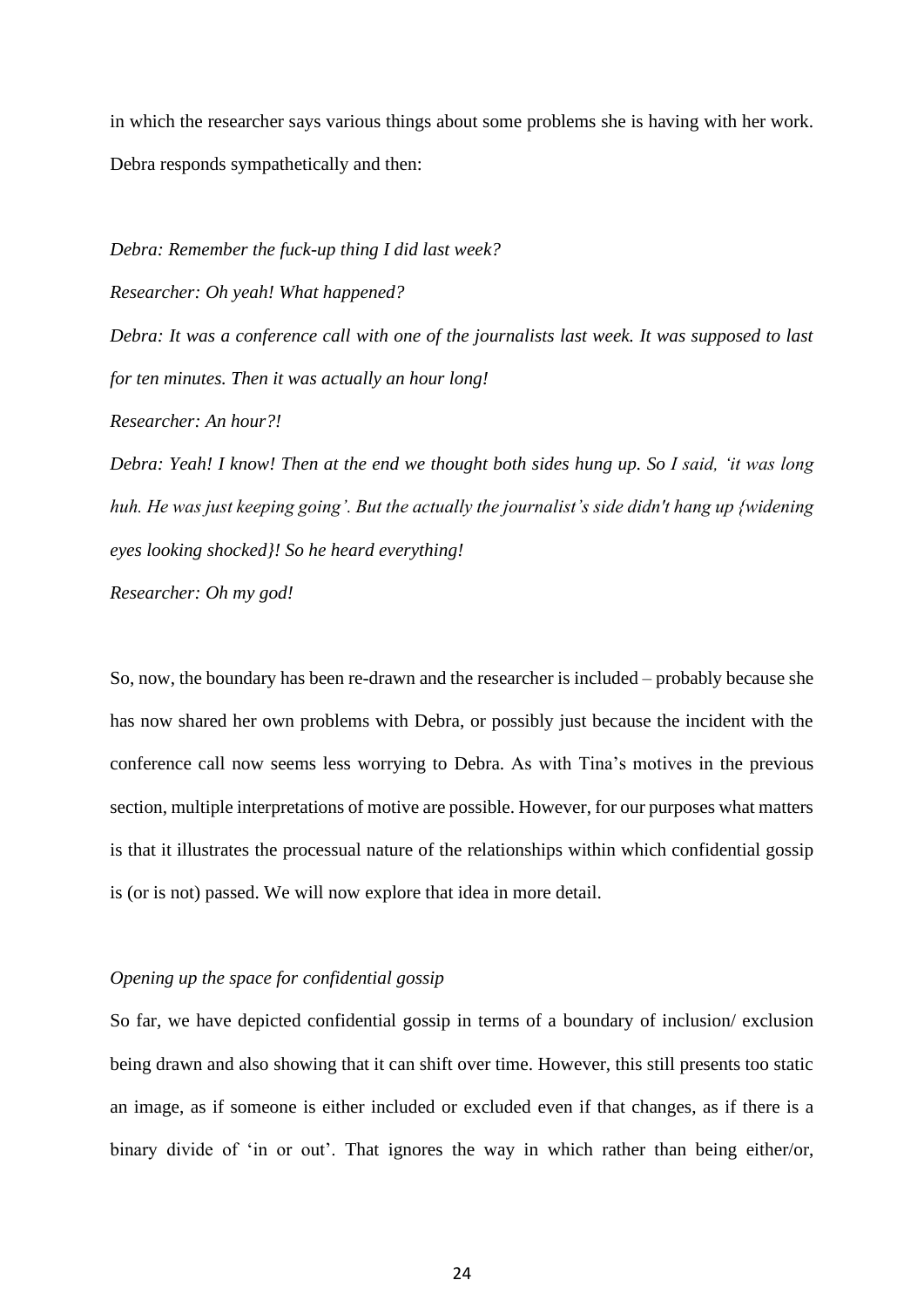confidential gossip often involves an unfolding process in which more and more is shared. This can be seen in the following example:

*Researcher: I saw the emails that many people are leaving. Are they all for maternity leave? Aisha: No. Many of them are from Department C. Because the company went through some difficult time, and now Department C needs to be restructured. And some people don't agree with that, so {stopped talking}.*

*Researcher: Oh ok. It's quite a pity.* 

*Aisha: Yes, it's a shame. The company has been going through some changes, and some people don't want to follow or adopt the changes. They feel they're betrayed or abandoned by the company, and their work is not being treated as priority. But for the work that can be restructured in this way for a better economic sense should be changed accordingly. I think they can adjust to the change. But you know, if they don't want to follow, then {stopped talking}. Researcher: Yes, that's true.*

Aisha is communicating something important, and quite sensitive, about the recent history of Quinza as indicated by the strong terms used ("betrayed", "abandoned") and in each case she leaves the sentence unfinished. It is for the other person to infer the full meaning of what is being said and to respond in a way that encourages the conversation to continue. Aisha is implying a distance from those ("some people") who do not agree with the changes and a certain lack of sympathy that they "don't want to follow" what is "economic sense". So, if the response to Aisha's first statement had been something like 'and quite right, too', then it is unlikely that she would have continued to make the more revealing second statement. By reading between the lines of what was said, and responding in the 'right' way, the space for confidence-sharing was gradually extended.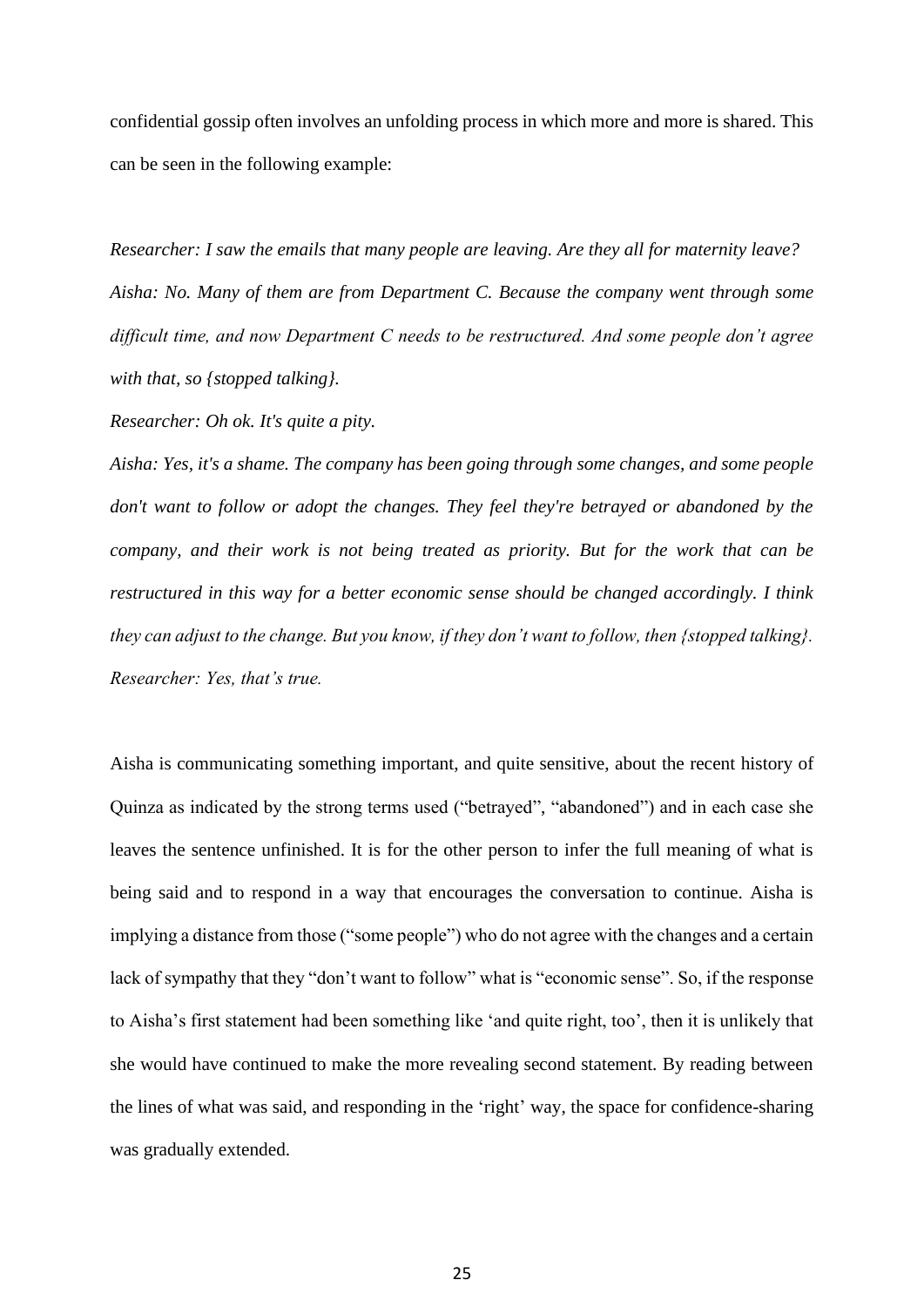We found many examples of such guarded conversations in which it was necessary to read between the lines and gradually open up the conversation. However, as in all this analysis, context is crucial. All of the material presented so far occurred on the Quinza premises, usually in the kitchen, during office hours. It seems plausible to think that the dynamics off-premises and out of hours might be different and this was explored at the Christmas party. Such parties are interesting organizational phenomena in their own right, as shown by Rosen (1988), because they stand on the boundary between work and not-work, being somewhat informal but carrying much organizational meaning. At Quinza (and no doubt many other organizations) that greater informality – aided by the consumption of alcohol – meant confidential gossip was exchanged in a less guarded way and with less need to gradually open up the conversation. In the sense that the party crossed the line of work and not-work, it also facilitated movements 'across the line' of what was confidential and what was not.

Indeed, even during the work day in the run up to the evening of the party there was much sharing of confidential gossip about previous parties, including possible use of drugs, flirtations, personal appearance and so on. Much of this took place in the ladies' toilet as women changed clothes and applied make-up. This again underscores how particular places (like the canteen) are the settings for confidential gossip, and also the value of ethnographic methods for accessing them. As the field notes record:

*So the ladies' [toilet] changed from simply just a come-and-go place to a dressing room. People chatted and interacted much more [on day of the party] compared to normal working hours' toilet chitchat. For example, after a long discussion of make up:*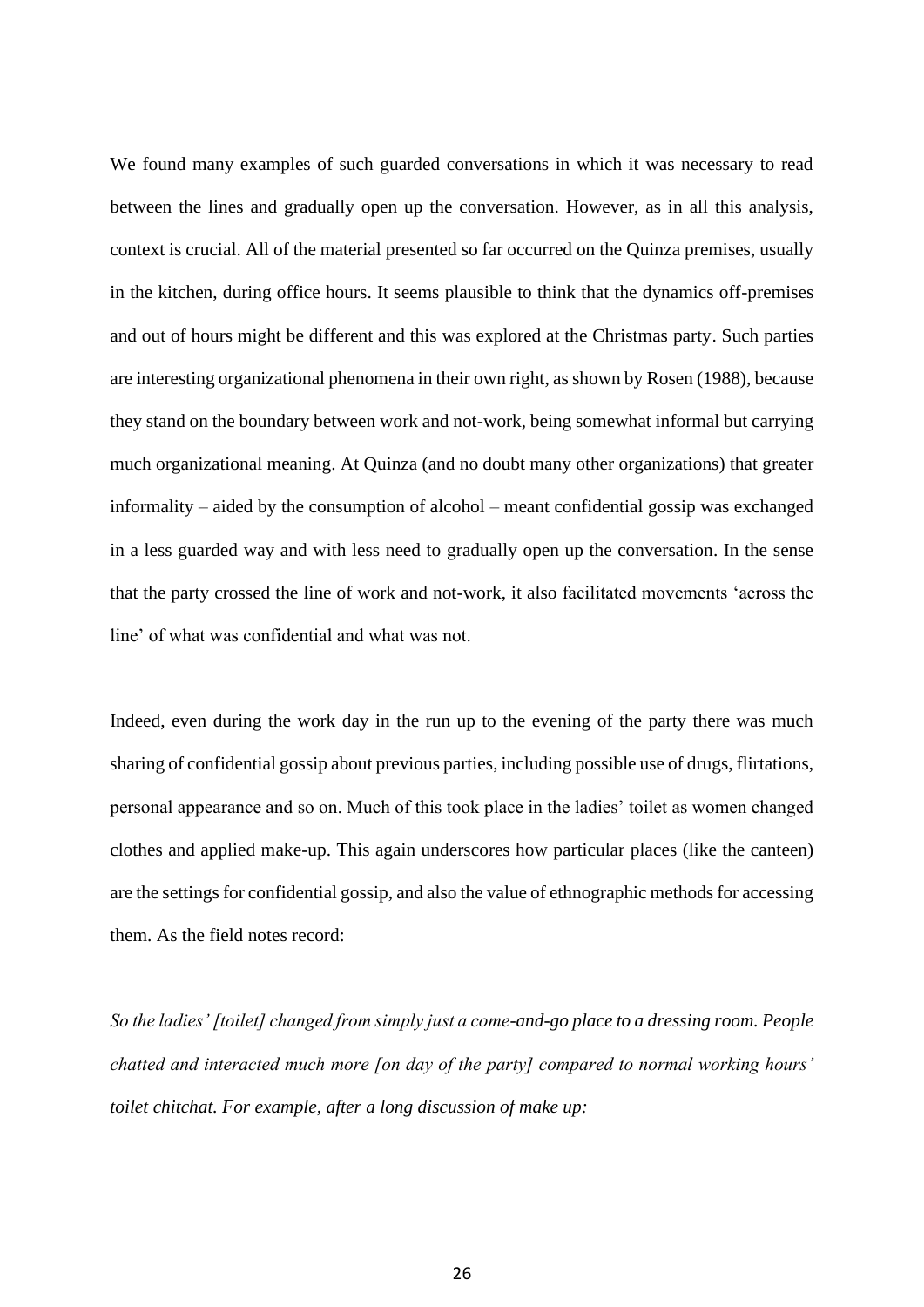*Grace: {lowering volume} Unfortunately I ran into Andrea. She was like putting on another layer! And her perfume! Ugh! {rolling her eyes} Lydia: Typical Andrea.*

Once at the party, the talk became more open and was at least implicitly evaluative, for example:

*Paddy {to researcher}: I need to watch out for you. There are some weird guys in the company. Georgina: Yes. There are! {emphatic tone} Researcher: Really? I never met any. Paddy: There are. That's why we need to watch out for you. Who was that guy? Researcher: I don't want to tell you {laugh} Paddy: {not laughing} Tell me, who is it? Researcher: {hesitating} Ok. He is the one standing there {indicates with eyes} Paddy: I see {pause}. Good, now he is gone.* 

The subtext here is that "that guy" is a sexual 'predator' – something well-known to Paddy and Georgina and by implication more generally within Quinza – and that researcher is being reluctantly encouraged to participate in the conversation. The other two are being more uninhibited than they would be in a normal work environment (i.e. in work time, on work premises), so they are across the line of what would normally be confidential, and they are trying to move the researcher across that line as well. This is the exact reverse of the example discussed above about the restructuring, where Aisha is guarded and gradually opens up to share a confidence with the researcher.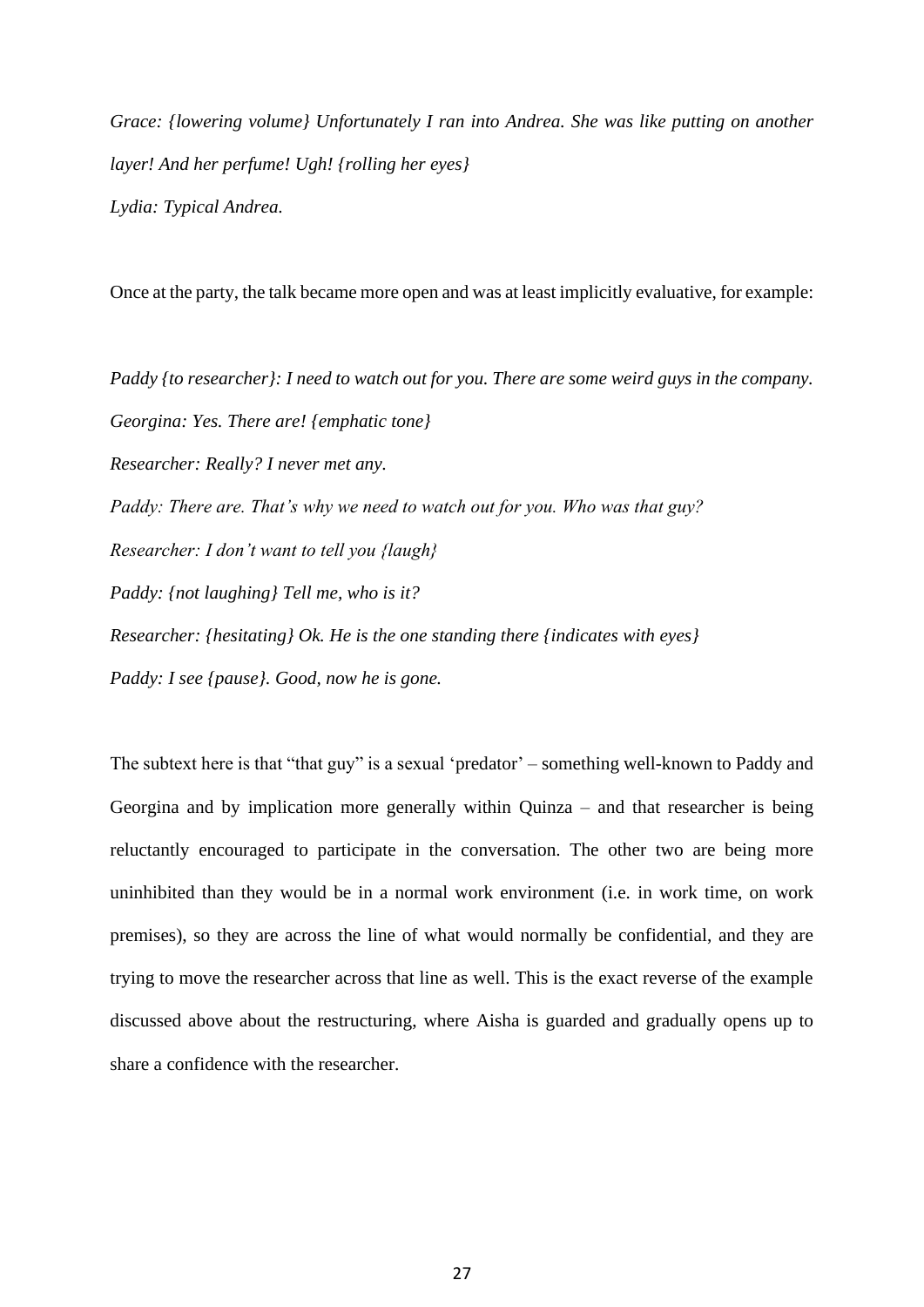Finally in this section, it should be noted that 'opening up' is not always about someone gradually choosing, or being encouraged, to share confidential gossip. Sometimes sharing what one has been told in confidence is tempting, unprompted and may even lead to indiscretion. For example:

*Karl: So you know how Richard never tells anyone about what he does on holiday? Well, I had one of those catch-up meetings with him. And he told me he always goes to this naturist colony. Imagine, Richard, NUDE {emphasis and laughing} – flopping around this village or whatever it is {imitates by moving body up and down}! He said, don't tell other people. But I've told everyone! It's just mind bitch!* 

*Madeline: It's really a funny image! I can't believe it! Carla: It's so funny!*

Karl reveals a story of Richard that generates a possibly contradictory image of him that triggers Madeline's reaction as 'I can't believe it'. This last example is important because it serves as a reminder, firstly, that confidential gossip in organizations can be fun, as indicated by both Madeline and Carla; and secondly that, like other forms of secrecy, there is a "seductive temptation [of breaking] through barriers by gossip or confession" (Simmel 1950, 466), as Karl indicates that he has told "everyone" because it is "mind bitch". In that way, confidential gossip has an inherent fragility. Even if something is marked – as in this example by Richard's request to Karl not to tell other people – as confidential, there is always the possibility that the confidence will be broken.

#### **Concluding discussion**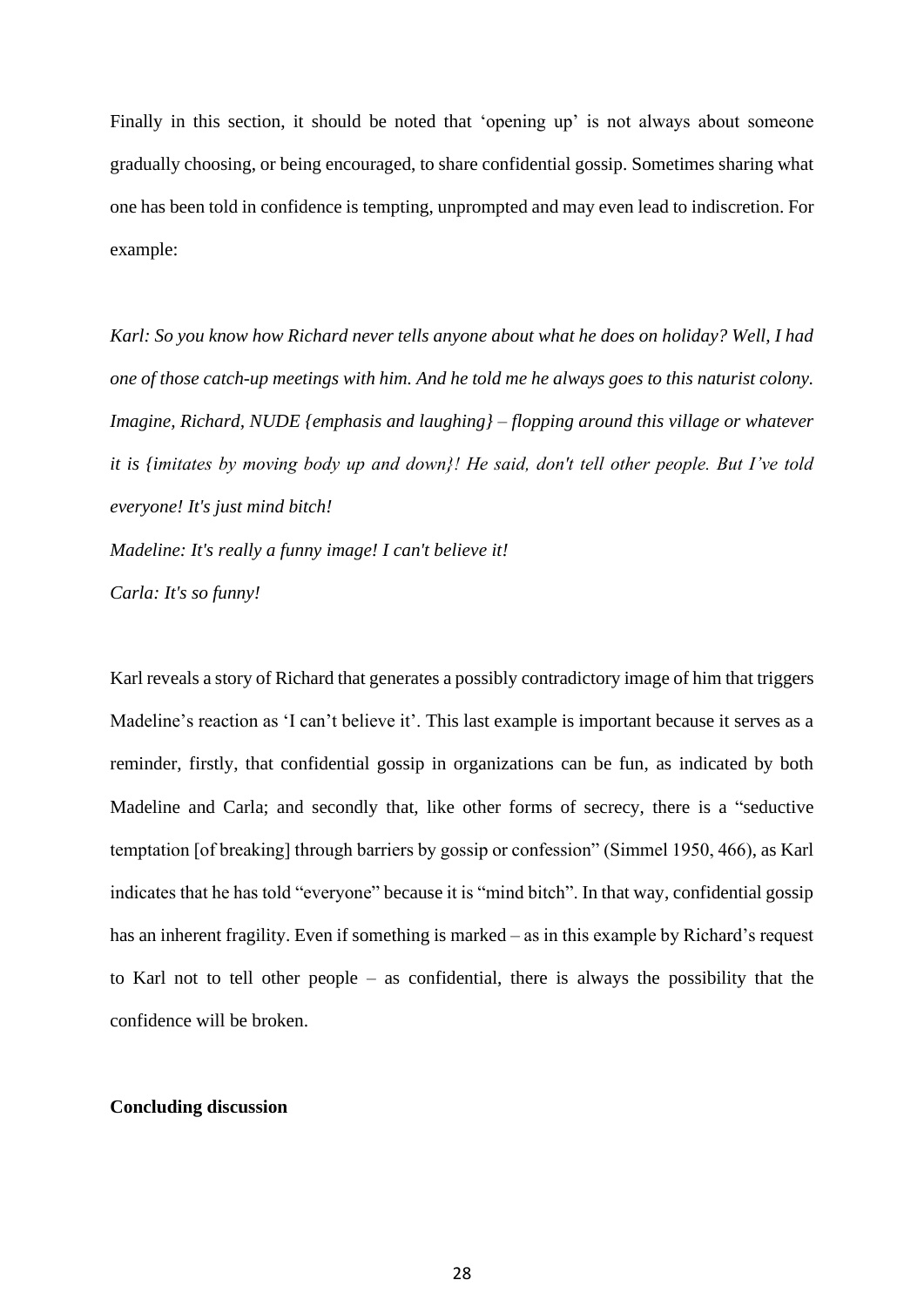This paper began with the observation that confidential gossip is part of the everyday life of organizations, and as such was worthy of research. But researching the everyday entails more than simply recounting it. Rather, the aim is to explore it more deeply than we would on an 'everyday' basis. So whilst it may readily be agreed that confidential gossip occurs in organizations, what we have tried to show is how it occurs and, more specifically, how it gets separated from other kinds of interactions.

Just as ethnography is in general a suitable method for exploring the everyday in organizations, it is especially suitable for something like confidential gossip. For how is something that is concealed to be researched other than by getting inside the process to see what is going on? For all that this presents some practical and ethical challenges, which we have discussed, this paper has sought to show 'what is going on' when confidential gossip occurs.

Some of that is the same as has been revealed by previous research on gossip (for example how it may evaluate absent third parties), but in this paper we show how by combining those insights with those of secrecy research we can find gossip which is distinctive for being confidential. What makes it distinctive? Centrally, the answer is the drawing of boundaries that separate it off as confidential. This might be as simple as a direct verbal instructions are given ('don't tell X') whilst other times it is a matter of gesture, tone of voice, or just assumption. Beyond that, we have also shown how inclusion in confidential gossip is negotiated on an ongoing basis, with inclusion and exclusion shifting over time, and how according to context the boundary is fluid and can be more or less relaxed.

Such ongoing negotiation indicates the temporality of boundary of confidential gossip. Yet this is not to imply a circle of negotiation-enactment-renegotiation-re-enactment as either the uni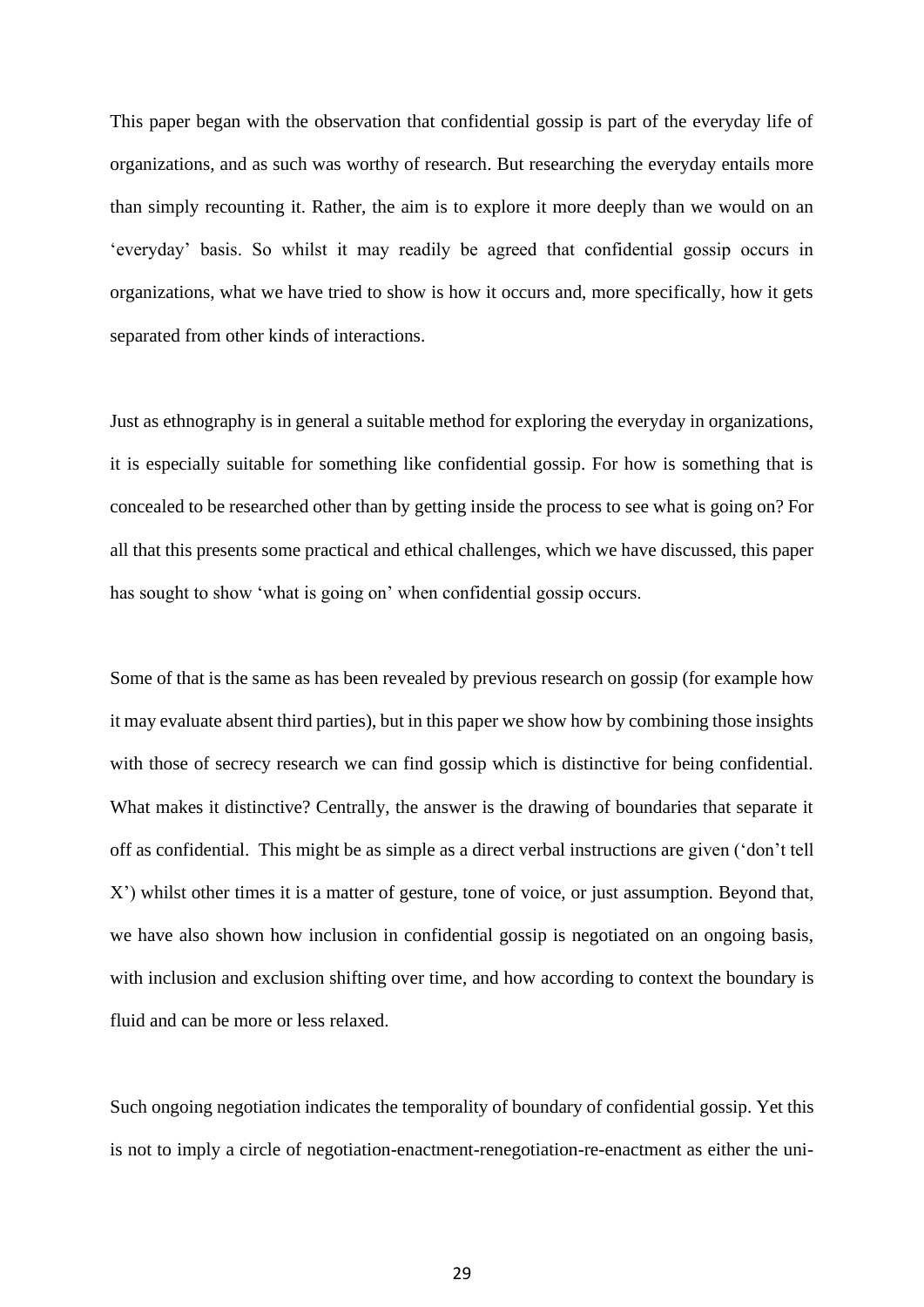directional or the sole dimension of understanding the boundaries of confidential gossip. Rather, it points to the multilayered interactive dynamics within enactment and between enactment and negotiation: what lies underneath the enactment is an ongoing negotiation that reaffirms, refines and revises an agreement, and this enactment is itself the ground of what should be negotiated and agreed upon. In this sense, boundaries of confidential gossip are processual and recursive as they emerge and re-emerge in the constant interplay between knowing and not knowing, and through the tension of reaching a type of informal agreement regarding what is known, what can be discussed, and with whom.

We argued earlier that confidential gossip does not just mean 'gossip plus confidentiality' but rather that, by being confidential, it acquires a new kind of dynamic, with specific effects. This is that identified by secrecy theory, which draws particular attention to the power of secrets to shape social relations. That power is in part about the emotions associated with secrecy. In the material above we can see, for example, how worried Debra was that her mistake with the conference call might be talked about; how angry Tina becomes when she feels that her job seeking plans are being inappropriately discussed, and how upset the researcher feels when she is excluded from this discussion.

The power of secrecy also, and crucially, lies in the way it creates insider and outsider groups. For example, at the Christmas party, Paddy and Georgina are trying to enrol the researcher into the insider group that knows about the sexual predator. Our argument is that, more than other forms of gossip, confidential gossip is far more potent because of the special status of secrecy. There is a degree of 'thrill' in being included in, say, Richard's slightly embarrassing holiday habits. Equally, there is a hint of danger, as when Monica worries that Alana has overheard the confidential gossip about the 'cheapskate'. These effects are specific to confidential gossip as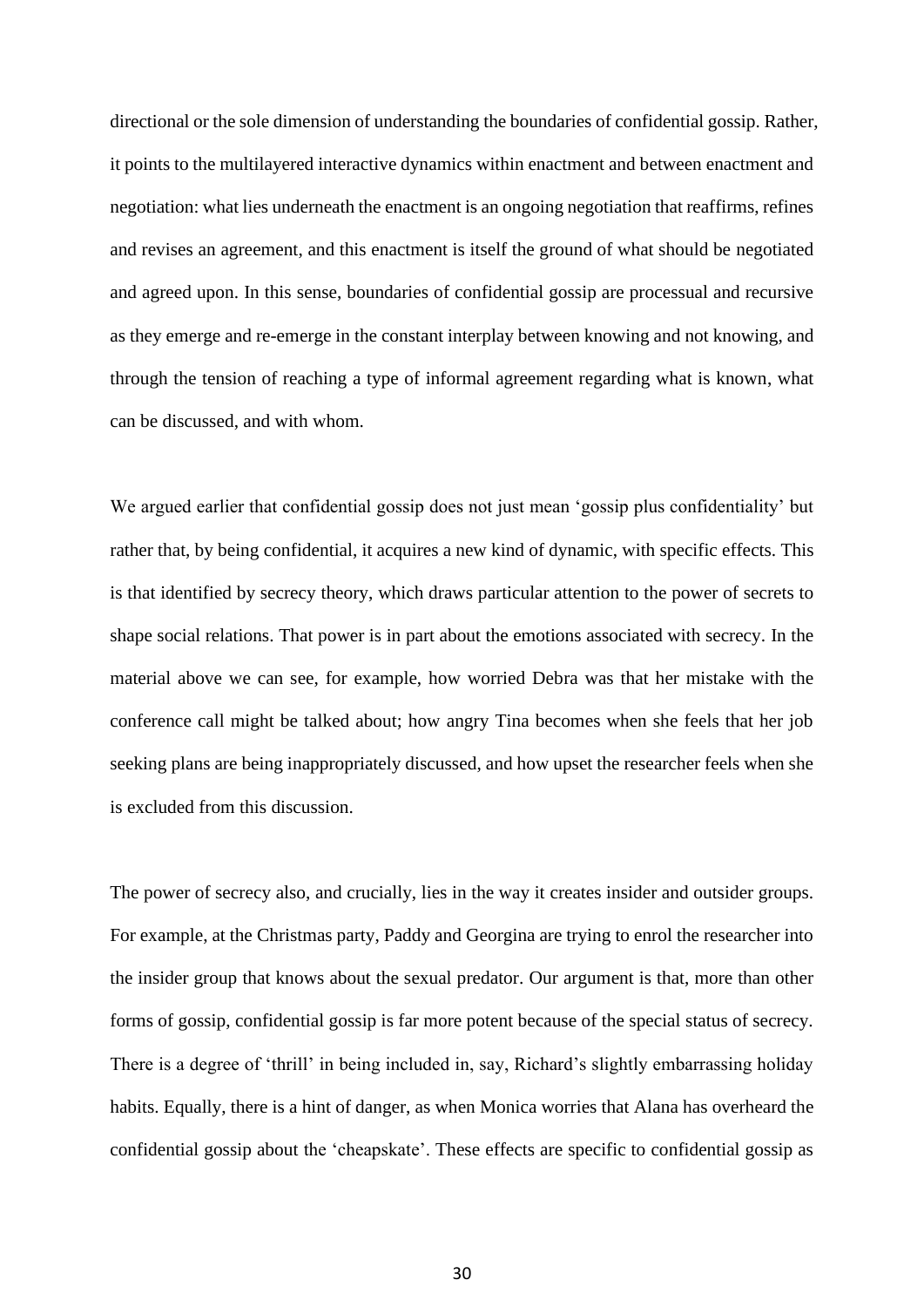opposed to gossip in general in that they only arise to the extent that some people are or should be excluded from what is being discussed.

We referred earlier to Fine and Hallet's (2014) claim about the non-peripheral nature of everyday life in organizations. More specifically, they argue that what they call the 'meso-level' of the 'interaction order' is where researchers need to focus to understand the dynamics of group and organizational cultures (Fine and Hallett, 2014, 1787-8). One part of those dynamics can be seen to lie in how group (and perhaps organizational) cultures are shaped by the sharing of confidential gossip or, even, that this can be part of the very constitution of those groups qua groups.

It is important not to over-state this. We are not suggesting that confidential gossip is the main, or even a necessary, factor in the constitution of groups and we certainly do not have data to support such a claim. Rather, we can suggest that confidential gossip can sometimes be a factor within the constitution and ongoing dynamics of groups. It is also important to recognize that, at least within our research, confidential gossip does not necessarily involve deep, dark or dramatic secrets. Instead, they are quite mundane. But it is not the content of the secret that matters here, it is the mere fact of secrecy which gives rise to the potential power that comes from being included or not, and that inclusion is effected by the boundary processes we have described. Understanding such boundaries is just the first, but necessary, step in understanding the impact of confidential gossip on group and organizational cultures as complex and fluid milieux and this could be a fruitful area for future research.

As Clifford Geertz notes, "man is an animal suspended in webs of significance he himself has spun" (1973, p.5). Through this paper, we can consider the webs as being constructed by social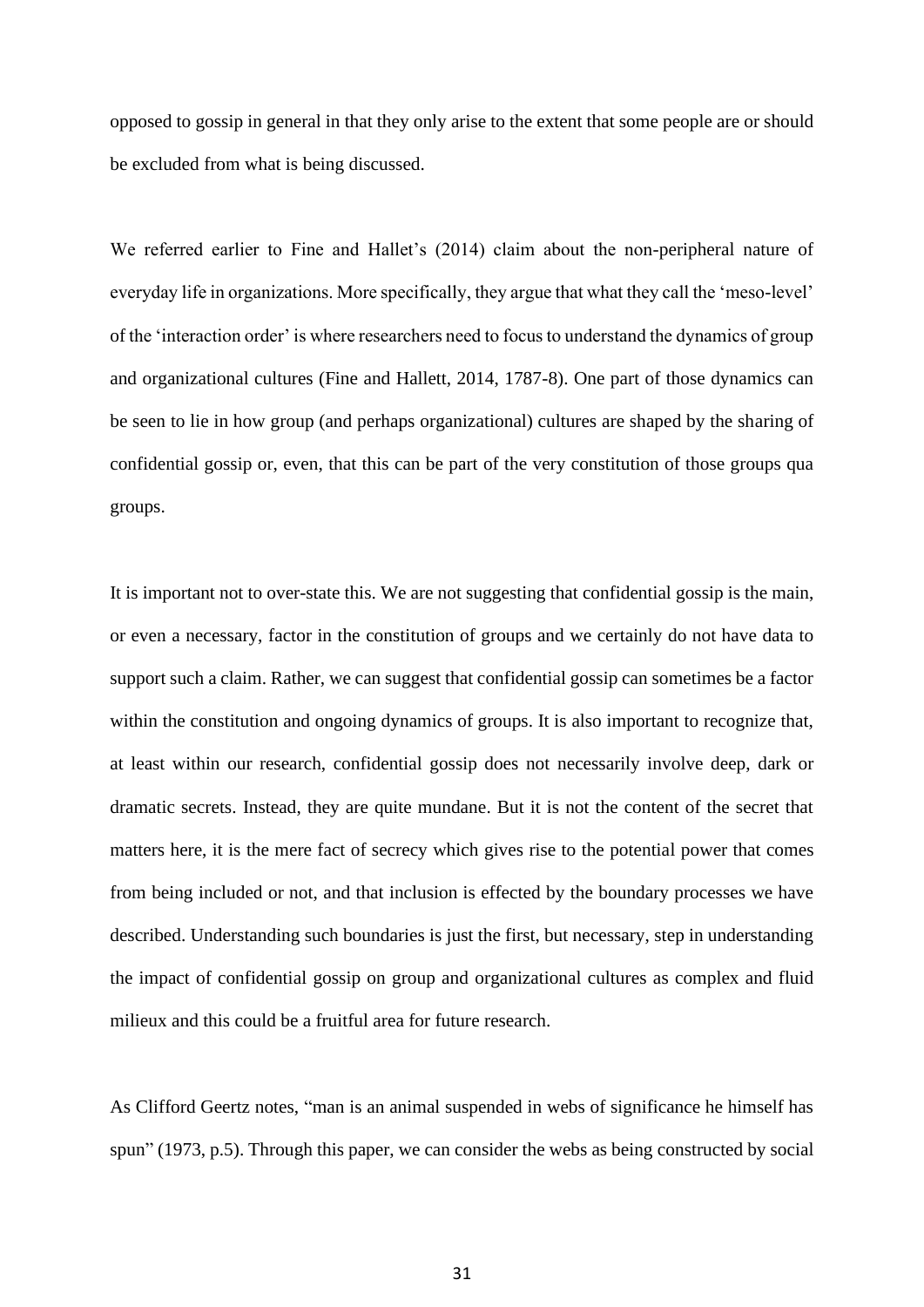vocabularies to withhold and communicate concepts of particular organizational life that give sense to and make sense of the social recognition of individuals living within. As one of the vocabularies, confidential gossip is not only a participant but also an expression of certain kinds of social relations. Whilst having acknowledged the mundanity of confidential gossip, it is this we suggest that makes it important and interesting, for it shows a seemingly unremarkable and easily overlooked process that contributes to the everyday experience of organizational life.

# **Notes**

1. The distinction and relationship between participant observation and ethnography, especially in organization studies, is a fine and sometimes contested one (see Atkinson and Hammersley 1994). We run the terms together here to connote that our study used only participant observation from the various methods of ethnography, but that this observation was informed by an ethnographic sensibility.

## **References**

- Atkinson, Paul and Hammersley, Martyn. 1994. "Ethnography and Participant Observation." In *Handbook of Qualitative Research*, edited by Norman Denzin and Yvonna Lincoln, 248-261. Thousand Oaks, CA: Sage.
- Bate, S. P. 1997 "Whatever happened to organizational anthropology? A review of the field of organizational ethnography and anthropological studies." *Human Relations* doi: [10.1177/001872679705000905](https://doi.org/10.1177%2F001872679705000905)
- Baumeister, R. F., L. Zhang, and K. D. Vohs. 2004. "Gossip as cultural learning." *Review of General Psychology* 8 (2): 111-121. doi: 10.1037/1089-2680.8.2.111.
- Behr, H. 2006. "Special section: Secrecy and confidentiality in groups." *Group Analysis* 39 (3): 356-365. doi: 10.1177/0533316406066594.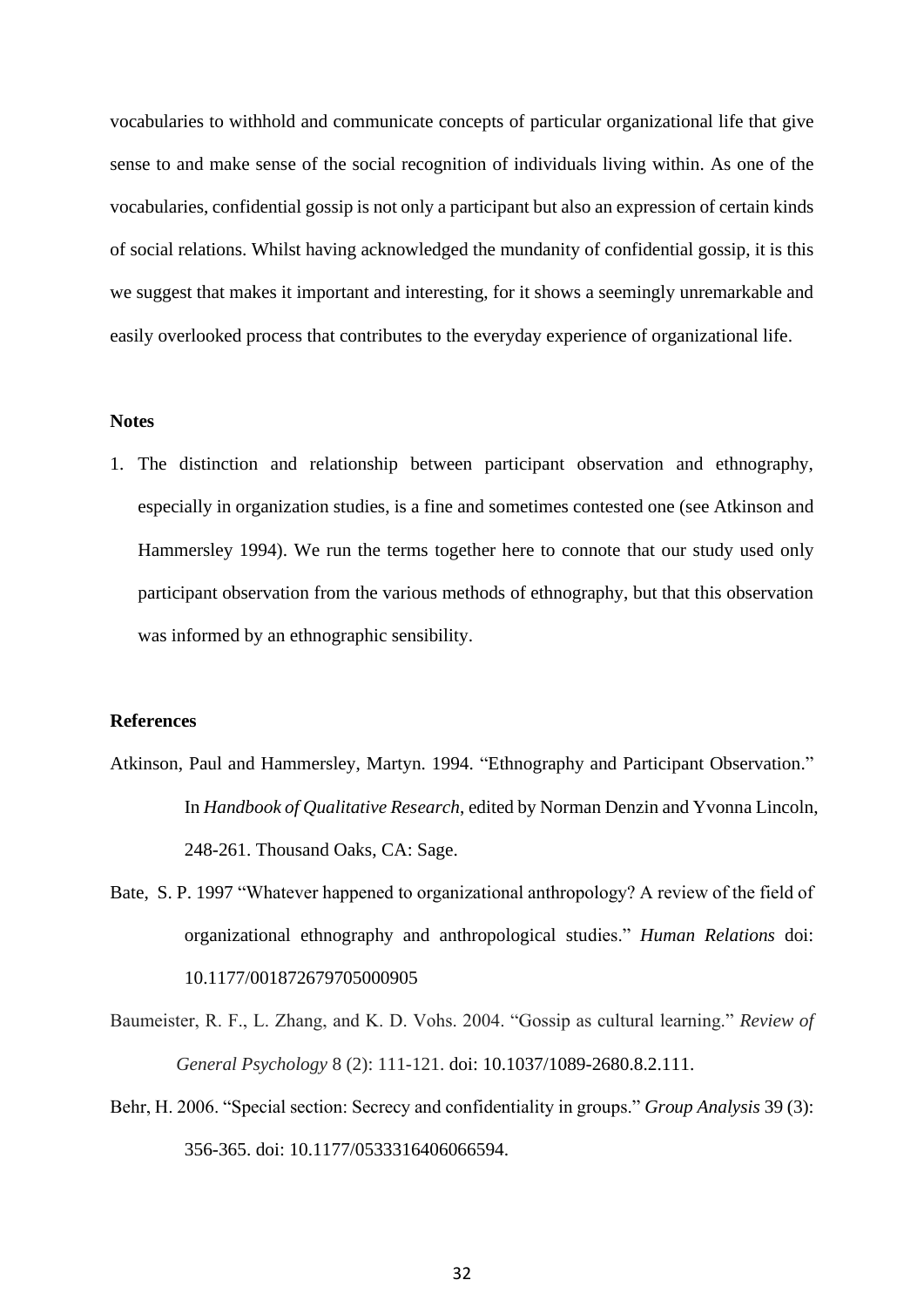- Bellman, B. L. 1981. "The paradox of secrecy." *Human Studies* 4 (1): 1-24. doi: https://doi.org/10.1007/BF02127445.
- Bok, S. 1982. *Secrets: On the Ethics of Concealment and Revelation*. New York: Pantheon Books.
- Brady, D. L., D. J. Brown, and L. H. Liang. 2017. "Moving beyond assumptions of deviance: The reconceptualization and measurement of workplace gossip". *Journal of Applied Psychology* 102 (1): 1-25. doi: 10.1037/apl0000164.
- Calvey, D. 2008. "The art and politics of covert research: Doing 'situated ethics' in the field." *Sociology* 42 (5): 905-918. doi: 10.1177/0038038508094569.
- Colella, A., R. L. Paetzold, A. Zardkoohi, and M. J. Wesson. 2007. "Exposing pay secrecy." *Academy of Management Review* 32 (1): 55-71. doi: 10.2307/20159280.
- Costas, J., and C. Grey. 2014. "Bringing secrecy into the open: Towards a theorization of the social processes of organizational secrecy." *Organization Studies* 35 (10): 1423-1447. doi: 10.1177/0170840613515470.
- Costas, J., and C. Grey. 2016. *Secrecy at Work: The hidden architecture of organizational life*. Stanford, CA: Stanford University Press.
- Curtis, R., and K. Weir. 2016. "Open secrets." *Ephemera* 16 (2): 1-9.
- Czarniawska, B. 2014. *Social Science Research: From field to desk*. London: Sage.
- Dalton, M. 1959. *Men Who Manage: Fusions of feeling and theory in administration*. New York: Wiley.
- Eder, D., and J. L. Enke. 1991. "The structure of gossip: Opportunities and constraints on collective expression among adolescents." *American Sociological Review* 56 (4): 494- 508. doi: 10.2307/2096270.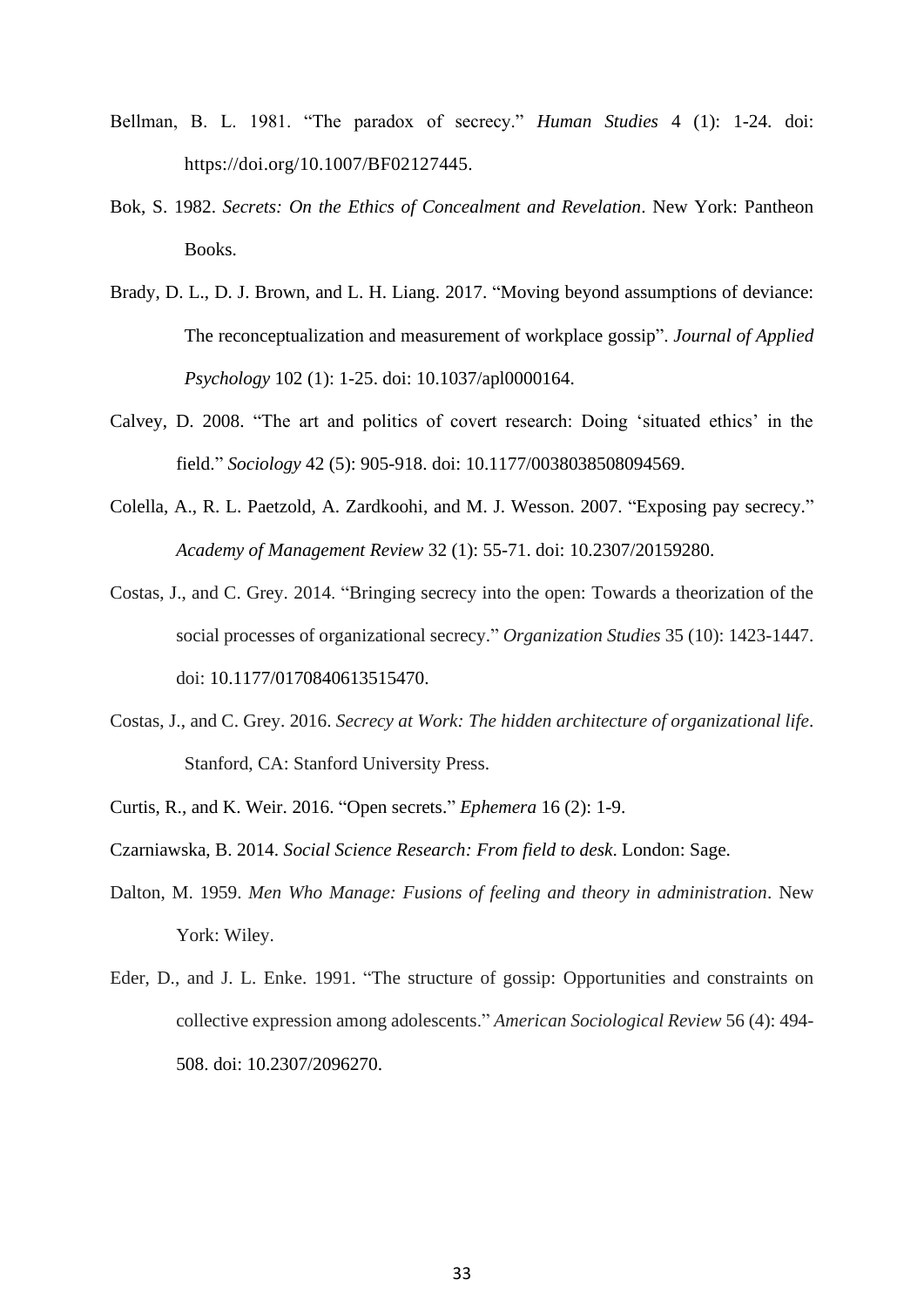- Fayard, A. L., and J. Weeks. 2007. "Photocopiers and water-coolers: The affordances of informal interaction." *Organization Studies* 28 (5): 605-634. doi: 10.1177/0170840606068310.
- Feldman, S. P. 1988. "Secrecy, information and politics: An essay in organizational decisionmaking." *Human Relations* 41 (1): 73-90. doi: [10.1177/001872678804100105.](about:blank)
- Fine, G.A. and T. Hallett. 2014. "Group cultures and the everyday life of organizations: Interaction orders and meso-analysis." *Organization Studies* 35 (12): 1773-1792. doi: 10.1177/0170840614546153
- Fine, G. A., and R. L. Rosnow. 1978. "Gossip, gossipers, gossiping." *Personality and Social Psychology Bulletin* 4 (1): 161-168. doi: [10.1177/014616727800400135.](about:blank)
- Garfinkel, H. 1967. *Studies in Ethnomethodology*. Englewood Cliffs, NJ: Prentice Hall.
- Garsten, C., and A. Nyqvist. 2013. *Organizational Anthropology: Doing ethnography in and among complex organizations*. London: Pluto Press.
- Geertz, C. 1973. *The Interpretation of Cultures*. New York, NY: Basic Books.
- Gholipour, A., S. Fakheri Kozekanan, and M. Zehtabi. 2011. "Utilizing gossip as a strategy to construct organizational reality." *Business Strategy Series* 12 (2): 56-62. doi: [10.1108/17515631111114859.](about:blank)
- Gluckman, M. 1963. "Papers in honor of Melville J. Herskovits: Gossip and scandal." *Current Anthropology* 4 (3): 307-316. doi: [10.1086/200378.](about:blank)
- Gluckman, M. 1968. "Psychological, sociological and anthropological explanations of witchcraft and gossip: A clarification." *Man* 3 (1): 20-34. doi: 10.2307/2799409.
- Goffman, E. 1959/1990. *The Presentation of Self in Everyday Life*. Edinburgh: The Bateman Press.
- Gold, R. L. 1958. "Roles in sociological field observations." *Social Forces* 36: 217-223.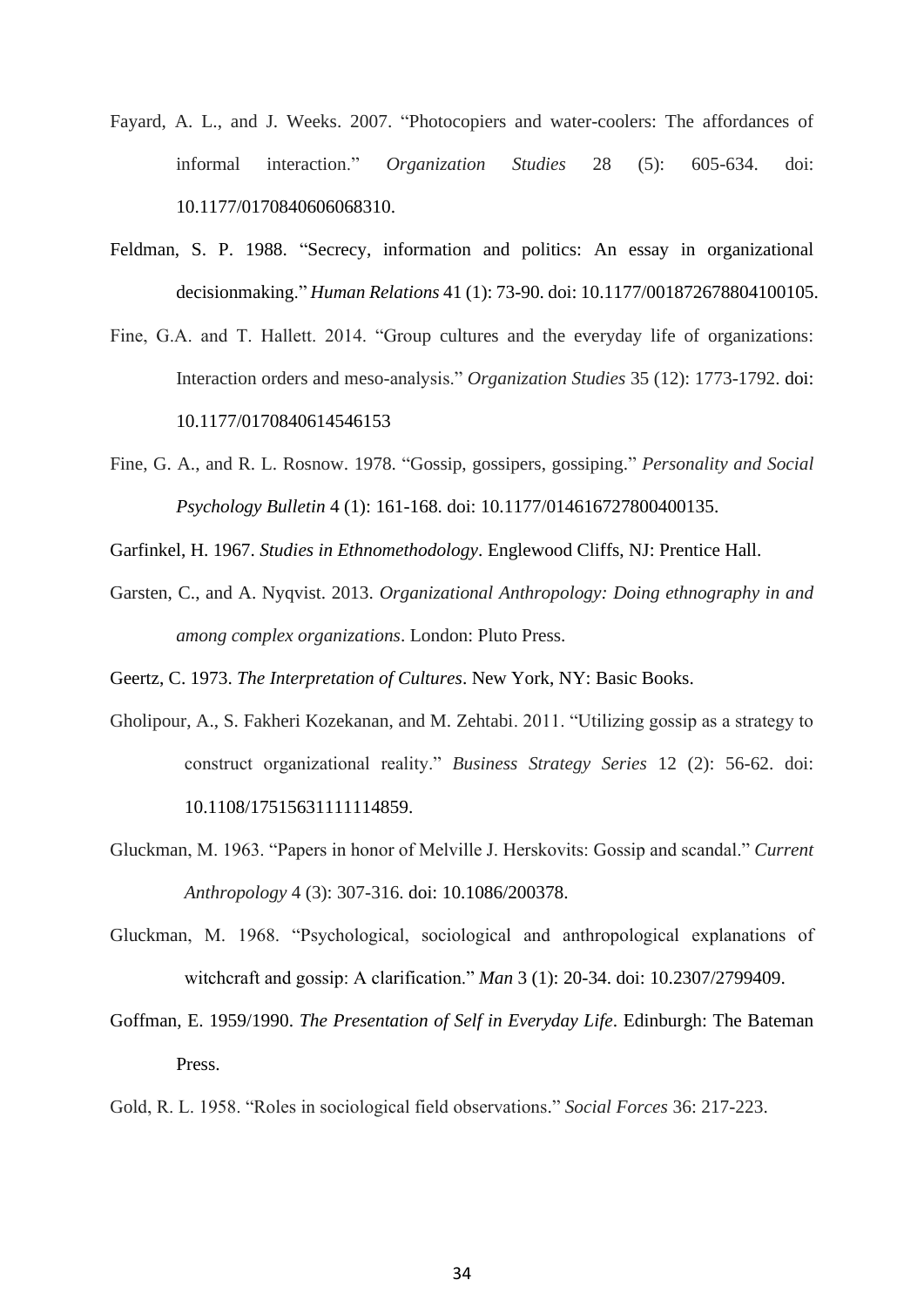- Greve, H. R., D. Palmer, and J. E. Pozner. 2010. "Organizations gone wild: the causes, processes, and consequences of organizational misconduct." *The Academy of Management Annals* 4 (1): 53-107. doi: [10.1080/19416521003654186.](about:blank)
- Grosser, T. J., V. Lopez-Kidwell, and G. Labianca. 2010. "A social network analysis of positive and negative gossip in organizational life." *Group and Organization Management* 35 (2): 177-212. doi: [10.1177/1059601109360391.](about:blank)
- Hafen, S. 2004. "Organizational gossip: A revolving door of regulation and resistance", *Southern Journal of Communication* 69 (3): 223-240. doi: [10.1080/10417940409373294.](about:blank)
- Hardon, A., and D. Posel. 2012. "Secrecy as embodied practice: Beyond the confessional imperative." *Culture, Health & Sexuality* 14 (1): S1-S13. doi: [10.1080/13691058.2012.726376.](about:blank)
- Holden, Ronald. 2010. "Face Validity". In The Corsini Encyclopedia of Psychology 4th ed, edited by Irving B. Weiner and W. Edward Craighead, 637-638. Hoboken, NJ: John Wiley.
- Horn, E. 2011. "Logics of political secrecy." *Theory, Culture & Society* 28 (7-8): 103-122. doi: [10.1177/0263276411424583.](about:blank)
- Kurland, N. B., and L. H. Pelled. 2000. "Passing the word: Towards a model of gossip and power in the workplace." *Academy of Management Review* 25 (2): 428-438. doi: 10.2307/259023.
- Lee, R. M. 1993. *Doing Research on Sensitive Topics*. London: Sage.
- Low, S. M. 2003. "Embodied space(s) anthropological theories of body, space, and culture." *Space and Culture* 6 (1): 9-18. doi: [10.1177/1206331202238959.](about:blank)
- Mahadevan, J. 2015. "Caste, purity, and female dress in IT India: Embodied norm violation as reflexive ethnographic practice". *Culture and Organization 21* (5): 366-385. doi: 10.1080/14759551.2015.1062012.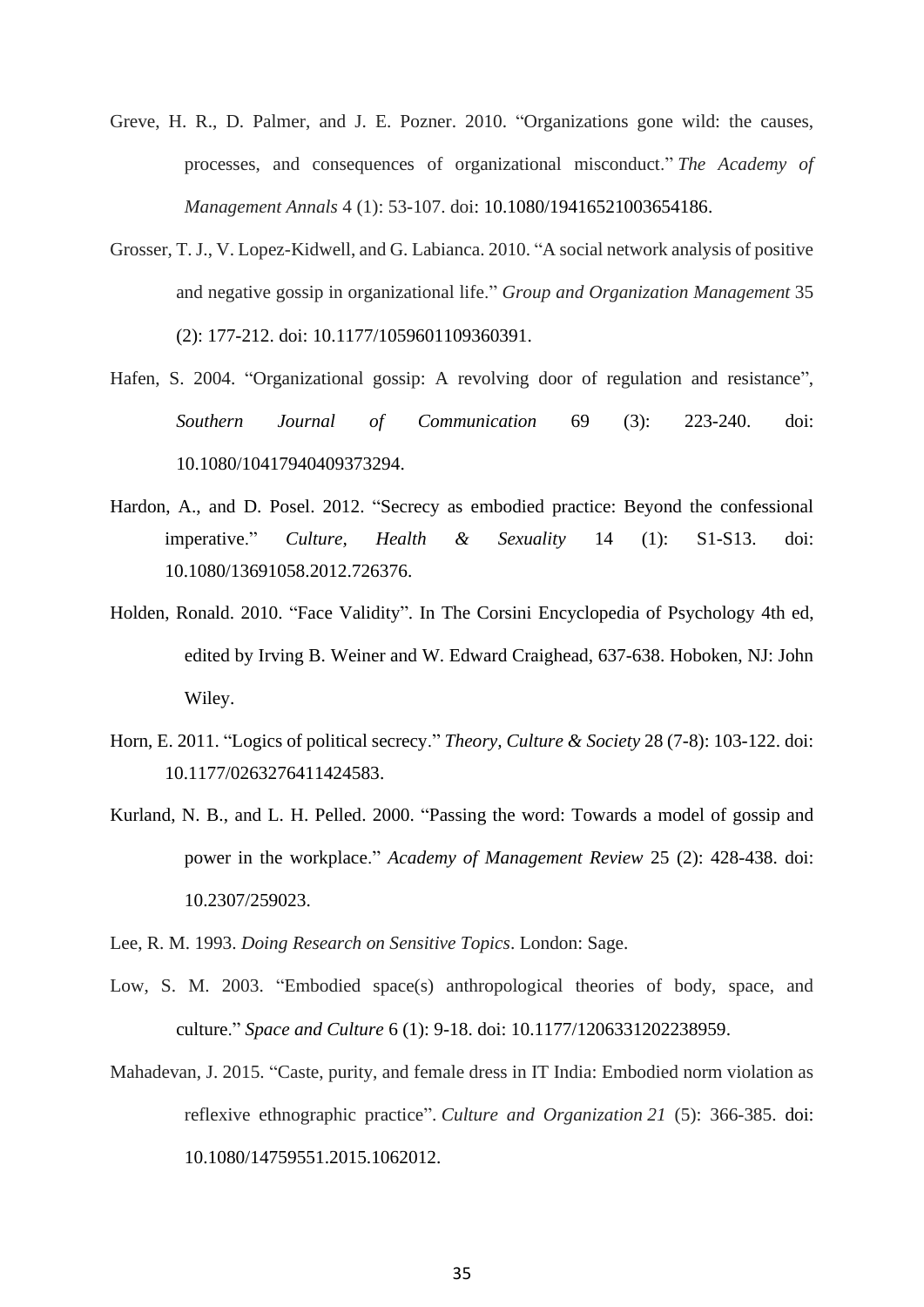- March, James G., and Sevon, Guje. 1988. "Gossiping, information and decision making." In *Decisions and Organizations*, edited by James G. March, 429-442. New York: Blackwell.
- Marzano, M. 2007. "Informed consent, deception, and research freedom in qualitative research." *Qualitative Inquiry* 13 (3): 417-436. doi: 10.1177/1077800406297665.
- Michelson, G., A. van Iterson, and K. Waddington. 2010. "Gossip in organizations: Contexts, consequences, and controversies." *Group and Organization Management* 35 (4): 371-390. doi: [10.1177/1059601109360389.](about:blank)
- Michelson, G., and S. Mouly. 2004. "Do loose lips sink ships? The meaning, antecedents and consequences of rumour and gossip in organisations." *Corporate Communications: An International Journal* 9 (3): 189-201. doi: [10.1108/13563280410551114.](about:blank)
- Noon, M., and R. Delbridge. 1993. "News from behind my hand: Gossip in organizations." *Organization Studies* 14 (1): 23-36. doi: [10.1177/017084069301400103.](about:blank)
- Paine, R. 1967. "What is gossip about? An alternative hypothesis." *Man* 2 (2): 278-285. doi: 10.2307/2799493.
- Parker, M. 2016. "Secret societies: Intimations of organization." *Organization Studies* 37 (1): 99-113. doi: [10.1177/0170840615593593.](about:blank)
- Rabinow, P., G. E. Marcus, J. D. Faubion, and T. Rees. 2008. *Designs for an Anthropology of the Contemporary*. Durham, NC: Duke University Press.
- Rosen, M. 1988. "You asked for it: Christmas at the bosses' expense." *Journal of Management Studies* 25 (5): 463-480. doi: [10.1111/j.1467-6486.1988.tb00710.x.](about:blank)
- Rosnow, R. L. 1977. "Gossip and marketplace psychology." *Journal of Communication* 27 (1): 158-163. doi: [10.1111/j.1460-2466.1977.tb01811.x.](about:blank)
- Rosnow, R. L. 1988. "Rumor as communication: A contextualist approach." *Journal of Communication* 38 (1): 12-28. doi: [10.1111/j.1460-2466.1988.tb02033.x.](about:blank)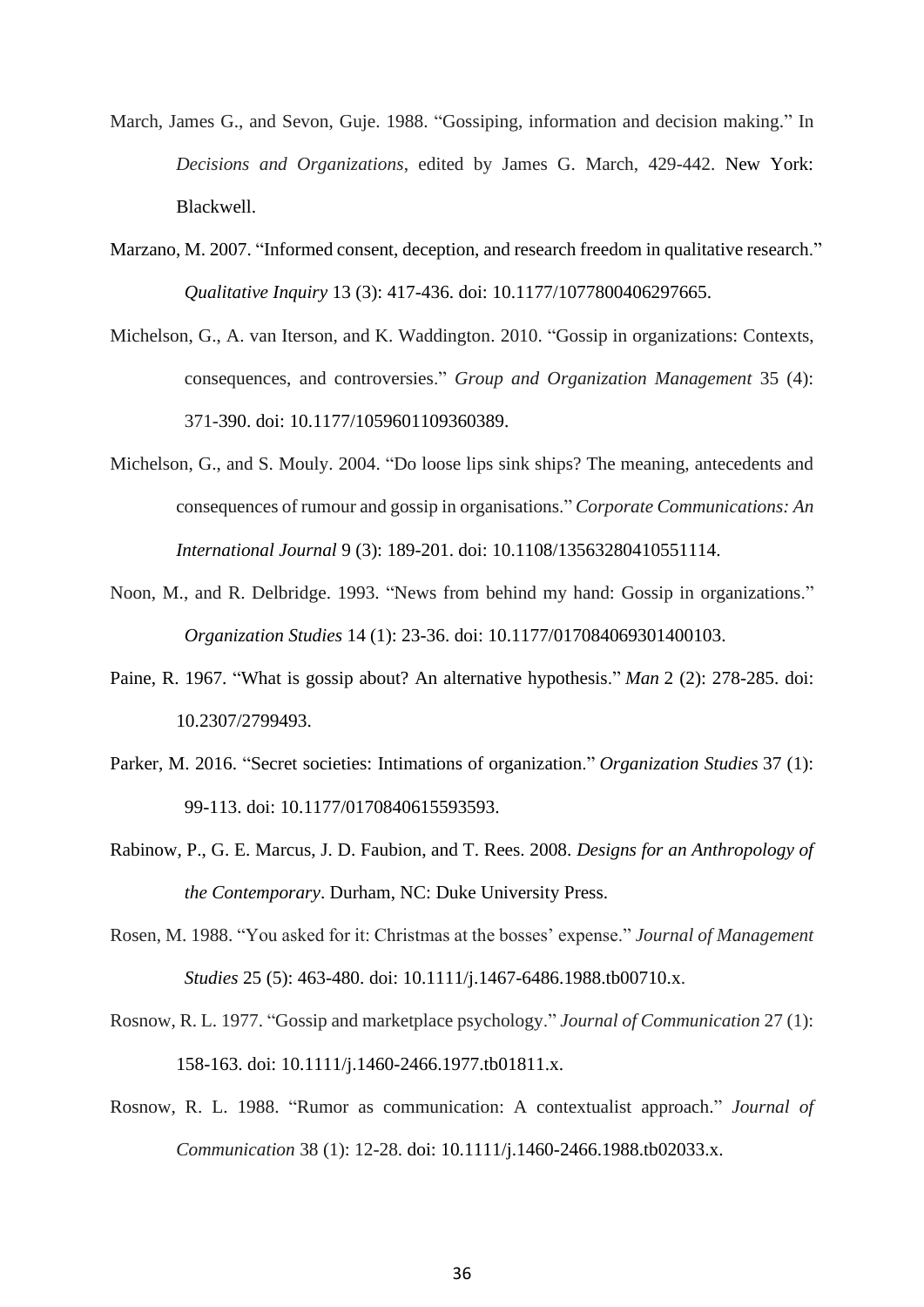- Roulet, T. J., M. J. Gill, S. Stenger, and D. J. Gill. 2017. "Reconsidering the value of covert research: The role of ambiguous consent in participant observation." *Organizational Research Methods* 20 (3): 487-517. doi: [10.1177/1094428117698745.](about:blank)
- Schein, E. H. 1985/2000. *Organizational Culture and Leadership. 4th ed.* San Francisco, CA: Jossey-Bass.
- Scott, C. 2013. *Anonymous Agencies, Backstreet Businesses, and Covert Collectives: Rethinking organizations in the 21st century*. Stanford, CA: Stanford University Press.
- Scott, C. 2015. "Bringing hidden organizations out of the shadows: Introduction to the special issue" *Management Communication Quarterly* 29 (4): 503-511. doi: 10.1177/0893318915596205.
- Simmel, Georg. 1906/1950. "The Secret and the Secret Society." In *The Sociology of Georg Simmel,* edited and translated by Kurt H. Wolff. Glencoe, IL: The Free Press.
- Spacks, P. M. 1985. *Gossip*. New York: Knopf.
- Stohl, C., and M. Stohl. 2011. "Secret agencies: The communicative constitution of a clandestine organization." *Organization Studies* 32 (9): 1197–1215. doi: [10.1177/0170840611410839.](about:blank)
- Suls, Jerry M., and Ladd Wheeler. 2000. "A selective history of classic and neo-social comparison theory." In *Handbook of Social Comparison: Theory and research,* edited by Jerry M. Suls and Ladd Wheeler, 3-19. New York: Kluwer Academic.
- Suls, J. M. 1977. "Gossip as social comparison." *Journal of Communication* 27 (1): 164-168. doi: [10.1111/j.1460-2466.1977.tb01812.x.](about:blank)
- van Iterson, A., and S. R. Clegg. 2008. "The politics of gossip and denial in interorganizational relations." *Human Relations* 61 (8): 1117-1137. doi: [10.1177/0018726708094862.](about:blank)
- van Iterson, Ad, Kathryn Waddington, and Grant Michelson. 2011. "Breaking the silence: The role of gossip in organizational culture." In *The Handbook of Organizational Culture*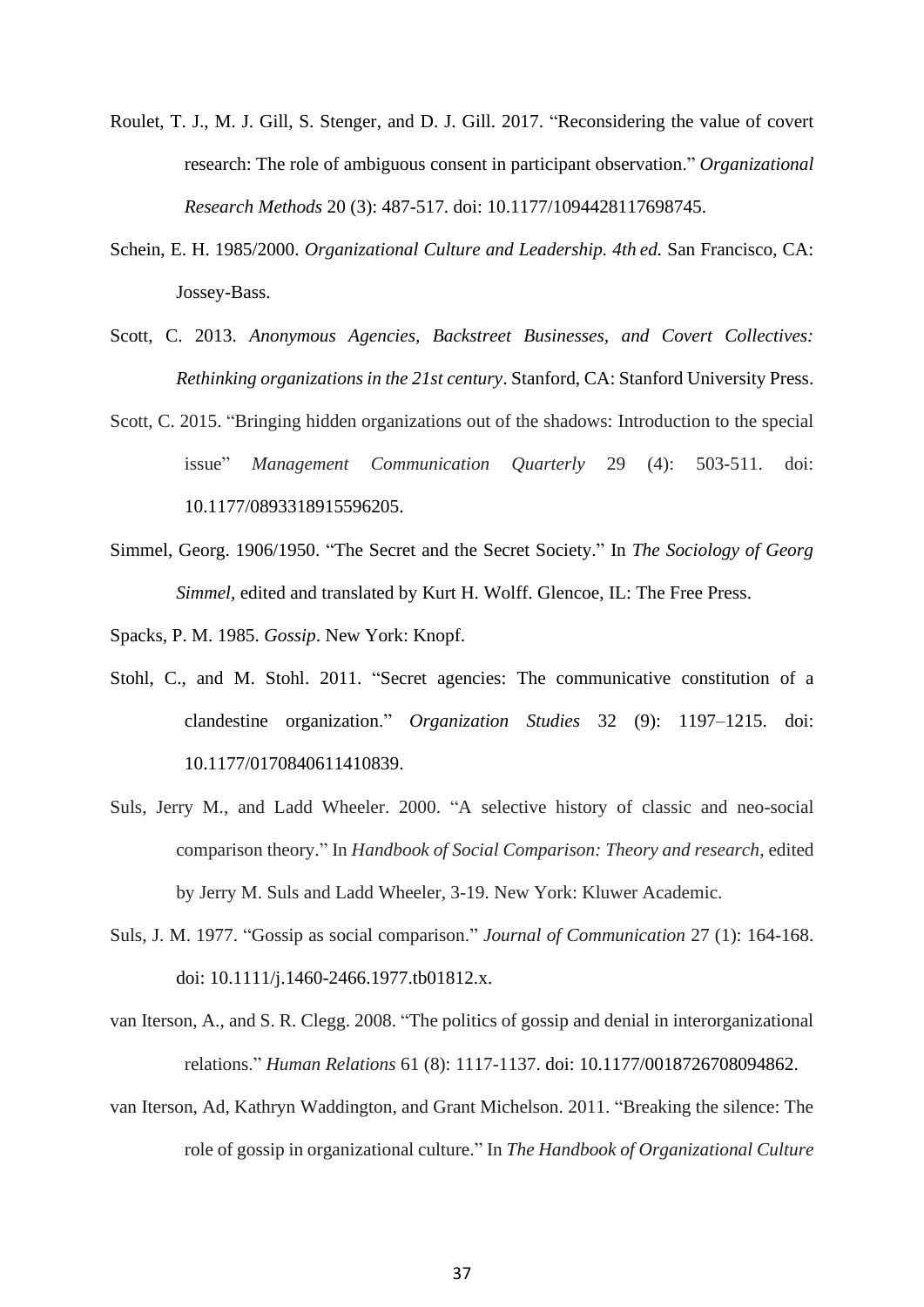*and Climate 2nd ed*, edited by Neal M. Ashkanasy, Celeste P. M. Wilderom, and Mark F. Peterson, 375-392. Thousand Oaks, CA: Sage.

- van Maanen, J. 2011. *Tales of the Field: On writing ethnography 2nd ed*. Chicago, IL: The University of Chicago Press.
- Waddington, K. 2005a. "Behind closed doors the role of gossip in the emotional labour of nursing work." *International Journal of Work Organisation and Emotion* 1 (1): 35- 47. doi: [10.1504/IJWOE.2005.007325.](about:blank)
- Waddington, K. 2005b. "Using diaries to explore the characteristics of work-related gossip: Methodological considerations from exploratory multimethod research." *Journal of Occupational and Organizational Psychology* 78 (2): 221-236. doi: [10.1348/096317905X40817.](about:blank)
- Waddington, K. 2011. "Watch this space: working between disciplines and paradigms in the scholarship of organizational gossip." *International Journal of Interdisciplinary Social Sciences* 5 (9): 323-330.

Waddington, K. 2012. *Gossip and Organizations*. New York: Routledge.

- Waddington, K. 2016. "Rethinking gossip and scandal in healthcare organizations." *Journal of Health Organization and Management* 30 (6): 810-817. doi: [10.1108/JHOM-03-](about:blank) [2016-0053.](about:blank)
- Waddington, K., and C. Fletcher. 2005. "Gossip and emotion in nursing and healthcare organizations." *Journal of Health Organization and Management* 19 (4/5): 378-394. doi: [10.1108/14777260510615404.](about:blank)
- Wert, S. R., and P. Salovey. 2004. "A social comparison account of gossip." *Review of General Psychology* 8 (2): 122-137. doi: 10.1037/1089-2680.8.2.122.
- Wilson, David Sloan, Carolyn Wilczynski, Alexandra Wells, and Laura Weiser. 2000. "Gossip and Other Aspects of Language as Group-Level Adaptations." In *The Evolution of*